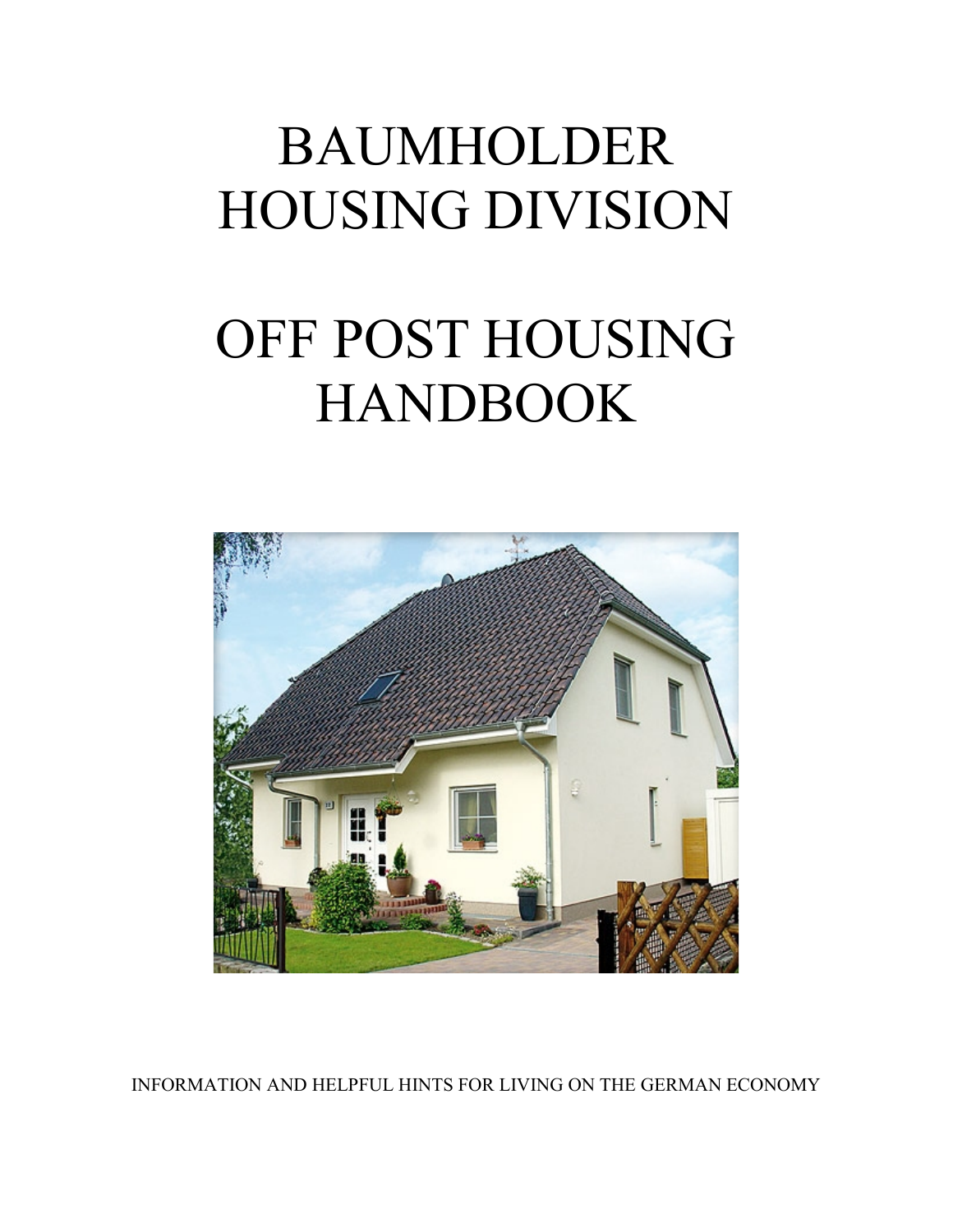#### **Welcome to Baumholder!**

It is with pleasure that I welcome our new residents to the Baumholder Military Community. I am confident that your assignment here will be a most rewarding and pleasurable one.

 The Housing Division maintains a web-site that lists all available dwelling units within our area. We work on an open referral system. This means that our services are provided to you on a "first come – first serve" basis. Applicants are encouraged to check the web-site often and contact the Housing Division in order to gain information on units that will become available in the upcoming weeks. Rental units cannot be placed on hold and may be rented by other Families while you are looking for housing so please plan accordingly.

 The Housing Division will assist you in contacting landlords, setting up appointments, and signing contracts. Take advantage of all the assistance, knowledge, and expertise Housing can provide. Anyone finding a dwelling on their own will also have the assistance of Housing in finalizing the contract as well as all other services provided.

 This handbook is designed to educate you in what living on the economy is all about. As a representative of the United States, you have the opportunity to not only learn about German customs, tradition, and hospitality, but you can also share American customs, tradition, and hospitality with your neighbors. Once you get to know your German neighbors, you will find that they are warm-hearted and friendly and that they really do like Americans. Remember, you can make your tour on the economy an enjoyable one.

 Problems? Questions? The Housing Division is required to work within regulatory guidelines and may not be able to deal with the uniqueness of your personal housing needs. If a situation does arise, help us to help you by providing the supervisor in the office the opportunity to settle any questions or problems you may be experiencing in the Housing Division. It is your right and it is our job. Just ask.

 In order for the Housing Division to project housing availability more accurately, residents are encouraged to keep us informed of any changes in your current tour of duty, i.e., new telephone number, change in DEROS or unit.

 We hope you find this handbook useful and informative. Any suggestions for changes or improvements are always welcomed. Your comments and suggestions for improvements are important and valuable to us, as part of our customer service goal. Please take the time to submit a customer comment card or visit the ICE section of the USAG Baumholder web-site at [www.baumholder.army.mil.](http://www.baumholder.army.mil/)

Chief, Housing Division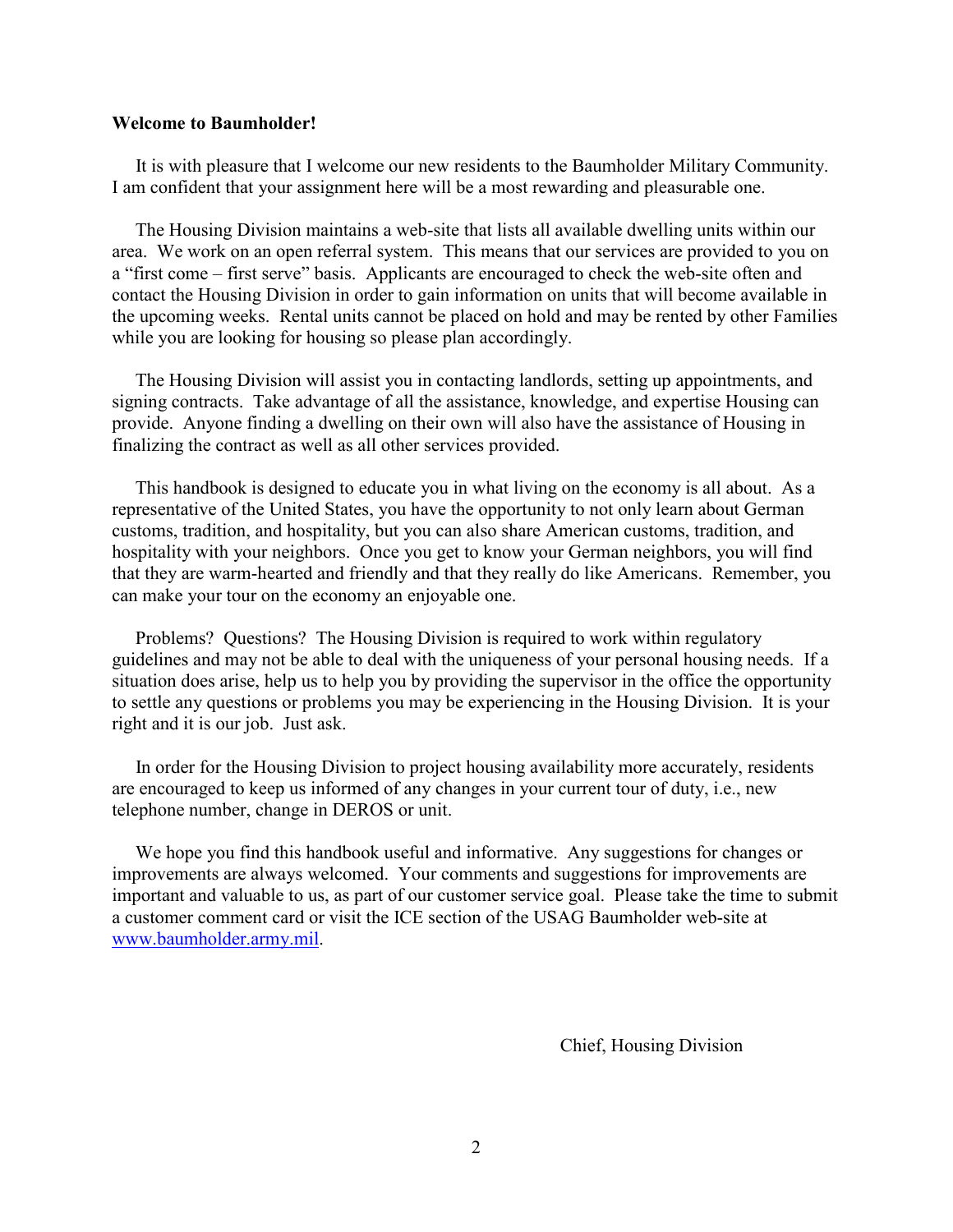## **TABLE OF CONTENTS**

|                       |                                                         | Page |  |
|-----------------------|---------------------------------------------------------|------|--|
| <b>WELCOME LETTER</b> |                                                         |      |  |
| <b>INTRODUCTION</b>   |                                                         |      |  |
|                       | <b>CHAPTER 1 - REFERENCES</b>                           |      |  |
|                       | <b>CHAPTER 2 - RESPONSIBILITIES</b>                     | 6    |  |
| $2-1$                 | Services Provided                                       |      |  |
| $2 - 2$               | <b>Services Not Provided</b>                            |      |  |
|                       | <b>CHAPTER 3 - MILITARY PERSONNEL REQUIREMENTS</b>      | 7    |  |
|                       | <b>CHAPTER 4 - MILITARY PAY ENTITLEMENTS/ALLOWANCES</b> | 7    |  |
| $4 - 1$               | Temporary Lodging Allowance (TLA)                       |      |  |
| $4 - 2$               | Overseas Housing Allowance (OHA)                        |      |  |
| $4 - 3$               | Move-in Housing Allowance (MIHA)                        |      |  |
| $4 - 4$               | Cost of Living Allowance (COLA)                         |      |  |
| $4 - 5$               | Advance Pay Housing Allowance                           |      |  |
| $4 - 6$               | Living Quarters Allowance (LQA) for Civilian Employees  |      |  |
| $4 - 7$               | Fraud                                                   |      |  |
|                       | <b>CHAPTER 5 - OFF POST INFORMATION</b>                 |      |  |
| $5-1$                 | General                                                 |      |  |
| $5 - 2$               | Finding a Home                                          |      |  |
| $5 - 3$               | <b>School Bus Routes</b>                                |      |  |
| $5-4$                 | <b>Rental Costs</b>                                     |      |  |
| $5 - 5$               | <b>Rental Contract</b>                                  |      |  |
| $5-6$                 | Condition Report/Move-in Inspection                     |      |  |
| $5 - 7$               | Paying Your Rent                                        |      |  |
| $5 - 8$               | <b>Security Deposits</b>                                |      |  |
| $5-9$                 | <b>Utility Costs</b>                                    |      |  |
| $5-10$                | Transformers                                            |      |  |
| $5 - 11$              | Television and Internet Service                         |      |  |
| $5 - 12$              | Television                                              |      |  |
| $5 - 13$              | Tax Relief                                              |      |  |
| $5 - 14$              | <b>Government Furniture</b>                             |      |  |
| $5 - 15$              | Fair Wear and Tear                                      |      |  |
| $5-16$                | <b>Termination Notice</b>                               |      |  |
|                       | Renter's Insurance                                      |      |  |
| $5 - 17$              |                                                         |      |  |
|                       | <b>CHAPTER 6 - LANDLORD RESPONSIBILITIES</b>            | 13   |  |
|                       | <b>CHAPTER 7 - TENANT RESPONSIBILITIES</b>              | 14   |  |
|                       |                                                         |      |  |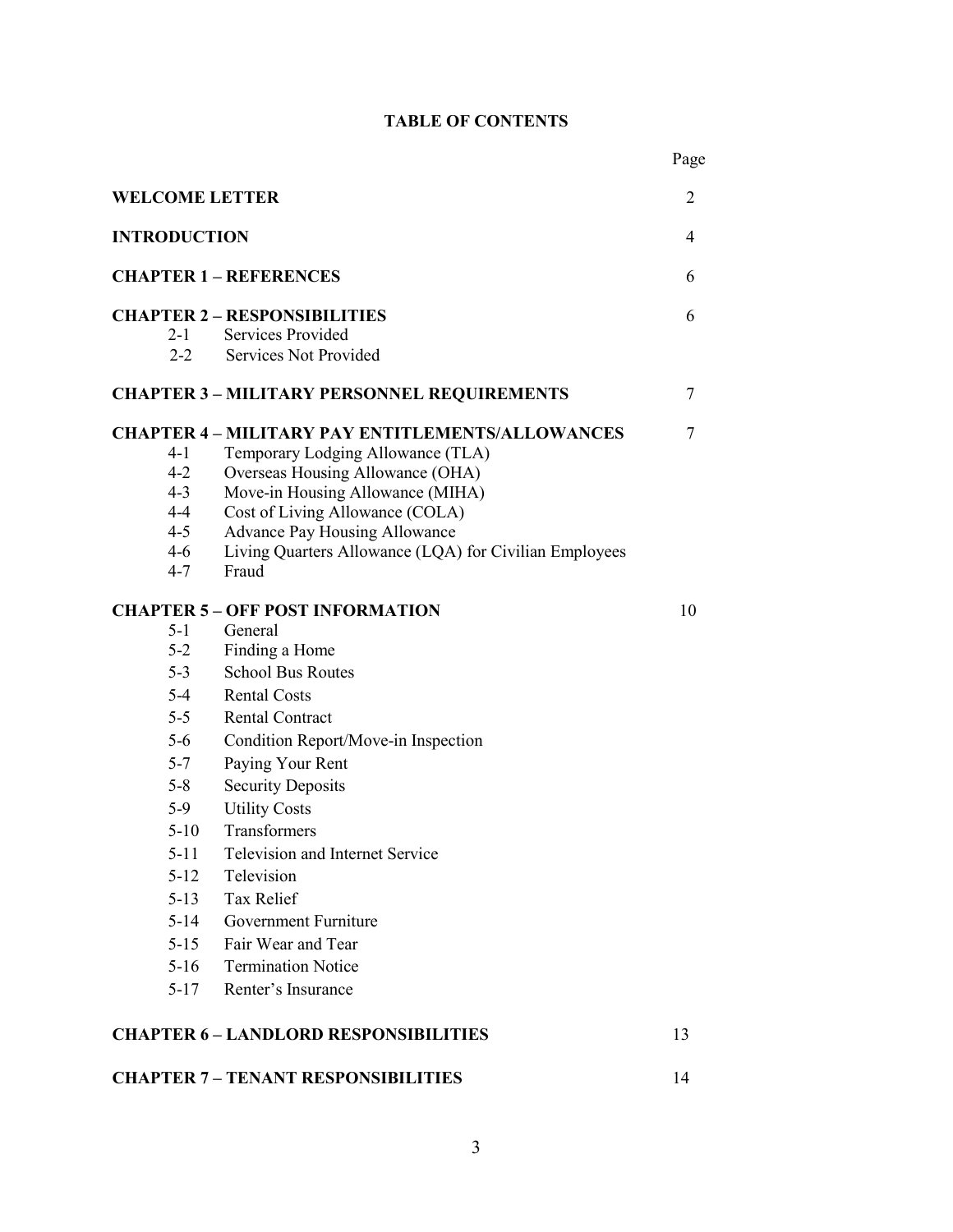| <b>CHAPTER 8 - LANDLORD RIGHTS</b>                                                                                         |    |  |  |  |
|----------------------------------------------------------------------------------------------------------------------------|----|--|--|--|
| <b>CHAPTER 9 - TENANT RIGHTS</b>                                                                                           | 15 |  |  |  |
| <b>CHAPTER 10 – ENVIRONMENTAL RESPONSIBILITIES</b><br>Recycling<br>$10-1$                                                  | 16 |  |  |  |
| <b>CHAPTER 11 - ENERGY CONSERVATION</b>                                                                                    | 17 |  |  |  |
| <b>CHAPTER 12 – PREVENTION OF MOLD AND MILDEW</b>                                                                          | 18 |  |  |  |
| <b>CHAPTER 13 – CARE OF APPLIANCES</b><br>$13-1$<br>Dishwasher<br>13-2 Dryer<br>13-2 Ceramic Stove Top<br>13-4 Maintenance | 18 |  |  |  |
| <b>CHAPTER 14 - EQUAL OPPORTUNITY IN HOUSING</b>                                                                           |    |  |  |  |
| <b>CHAPTER 15 - PRIVATE RENTAL QUARTERS AND DEPLOYMENT</b>                                                                 |    |  |  |  |
| <b>CHAPTER 16 - CLEARING YOUR OFF POST QUARTERS</b>                                                                        |    |  |  |  |
| <b>TELEPHONE LIST</b>                                                                                                      |    |  |  |  |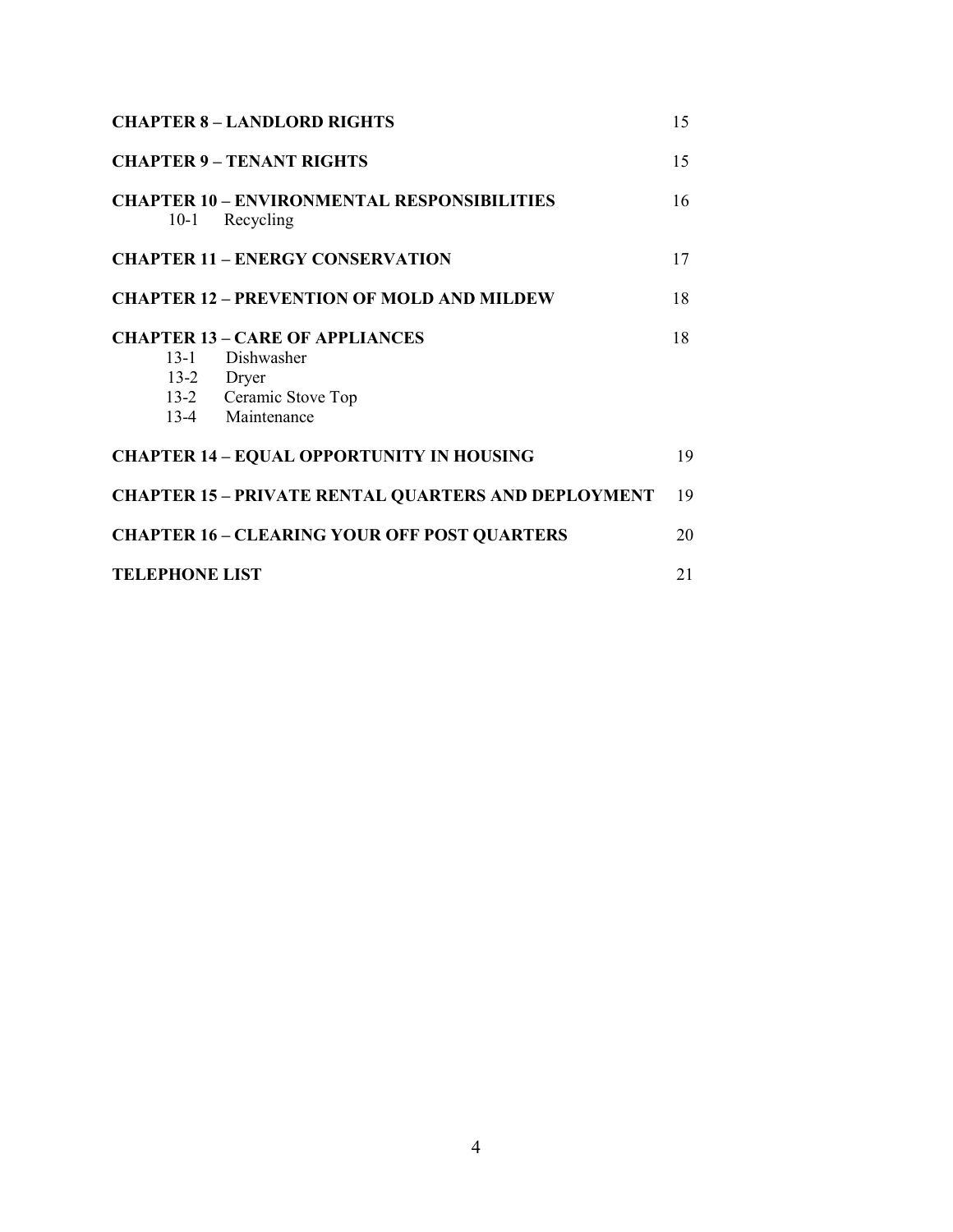#### INTRODUCTION

 Baumholder, a small city of approximately 5000 people, is located between the cities of Birkenfeld and Idar-Oberstein in the scenic German state of Rheinland-Pfalz (sometimes called Rheinland-Palatinate). The elevation at Baumholder is approximately 1200 feet. The average summer temperature is between 65-80 degrees Fahrenheit.

 The area surrounding Baumholder is particularly scenic and is ideally located for travel around Europe. No farther than a two hour drive are the borders of France, Belgium, and Luxembourg. Add another hour or two and Austria, Holland, Switzerland or Italy may be visited. Even closer to home are some of the most historic and scenic spots in Germany. To the north lies the "tourist portion" of the Rhine River, famous for its wines and castles. Some historic cities within driving distance are Heidelberg, Trier (Germany's oldest city), Worms, and Cologne. Frankfurt, about two hours drive to the east, has the largest shopping centers in Europe. Approximately 50 miles to the north is the world famous Nuerburgring auto race track. An excellent highway system within Germany makes traveling through the scenic countryside a pleasure.

 Just in our "backyard" are many cities and towns where one may sightsee and shop. The historic city of Trier is in the area where some of Europe's finest white wines are produced. Bernkastel, about an hour north of Baumholder, is a favorite spot because of its restaurants, wine cellars, little shops and vantage point on the Mosel River. The annual Bernkastel Winefest is one of the year's social highlights. About fifteen minutes to the south, one can visit Castle Thallichtenberg and get a first impression of an historic building in their new country.

 A half hour drive to the west of Baumholder is St. Wendel, a fairly large town with many shops and restaurants. Parts of the famous Siegfried Line are nearby. A half hour past St. Wendel, one arrives in Saarbrücken, a large city along the French border. The ladies will especially like Saarbrucken for its many boutiques and department stores.

 Idar-Oberstein, the semi-precious gem center of Germany, is about twenty minutes drive northeast of Baumholder and has basically the same stores as St. Wendel. Several points of interest in Idar-Oberstein are the gem museum, two castle ruins, and a unique church built into the side of a mountain. On short outings, one may also visit castle ruins nearby in Morbach, Kusel, and Frauenberg.

 Baumholder itself has many good stores and all the conveniences of a modern city. In the larger cities, such as Saarbrücken and Trier, English is usually spoken in the stores, which eases the language difficulty somewhat.

 Your tour in Germany provides you with an opportunity rarely received by most people. You will be able to travel throughout Europe if you wish. You will be able to live in a culture different from your own, historic yet modern. You'll enjoy your experience even more if you attempt to speak the language, and by the German reaction you will see that they appreciate your efforts. Contact Army Community Services (ACS) at DSN 485-8188 (commercial 06783- 68188) to get information on German speaking classes.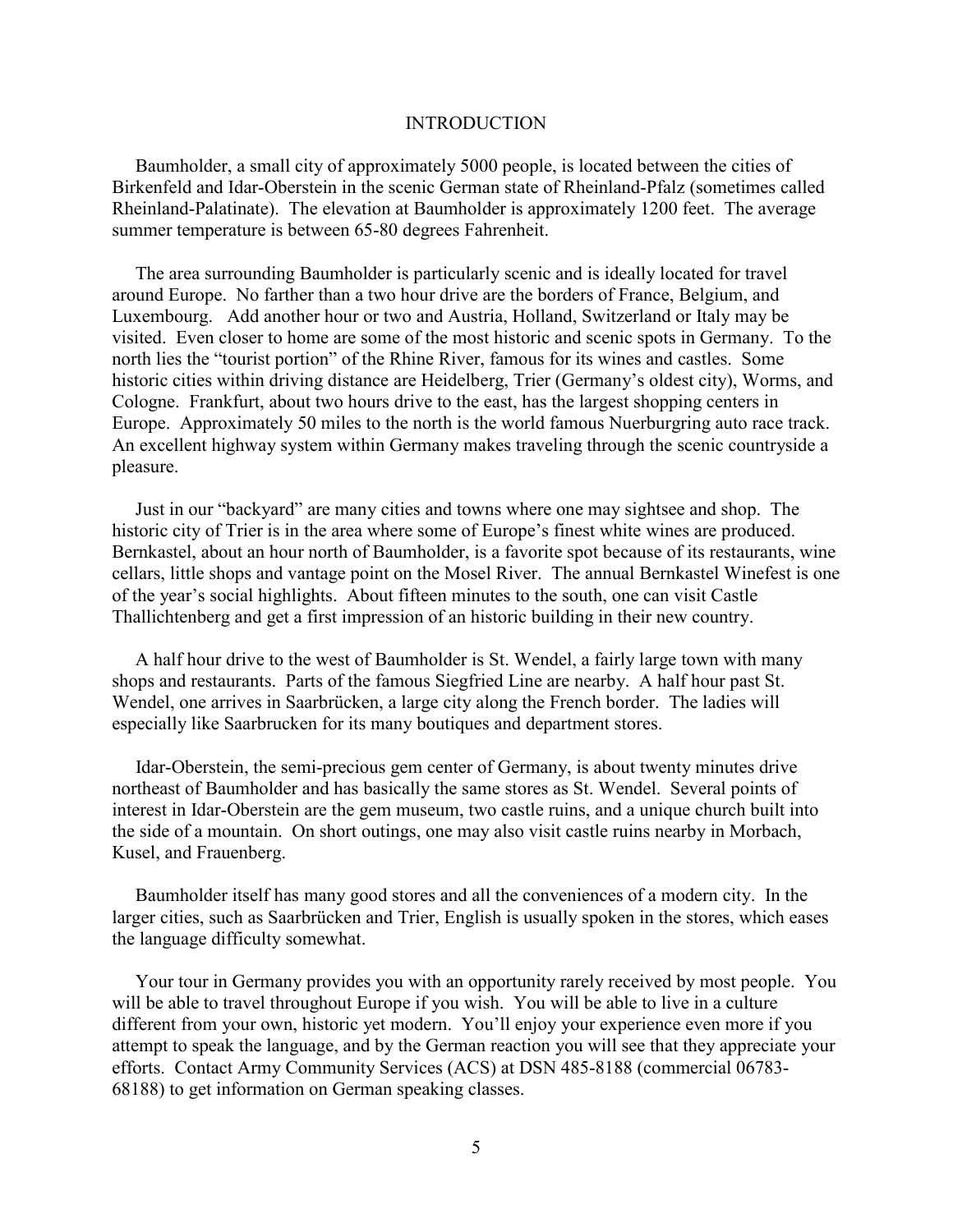#### **1. REFERENCES**

a. AR 420-1, Army Facilities Management, dated 12 February 2008.

 b. USAREUR Supplement 1 to Army Regulation, 420-1, Army Facilities Management, dated 20 November 2008.

#### **2. RESPONSIBILITIES**

2-1. Services Provided. The Baumholder Housing Division will provide the following off-post services:

 a. Assistance in locating a home through housing listings, newspaper advertisements, helping to place an ad in the newspaper, and others.

b. Listings of private rental housing with non-discriminatory landlords.

c. Assistance with rental negotiations and review of leases.

d. Language interpretation when dealing with the landlord, providing a bilingual contract.

 e. Administrative assistance when dealing with utility companies, telephone installation, and bill payments.

- f. Moving-in/out inspections of premises with tenant and landlord.
- g. Assistance in obtaining furniture and appliance support.
- h. Assistance in resolving minor tenant and landlord complaints.
- i. General information on military housing allowances.

As you can see, the Housing Division will be able to deal with just about any situation related to your housing needs. If there is a service not listed that you need, or you need additional service, please ask. If you do not receive the response or answer that you feel you need or desire, ask to speak to the supervisor.

2-2. Services Not Provided. The Baumholder Housing Division cannot provide the following services:

 a. Legal assistance. The Legal Assistance Office or local German lawyers can provide legal assistance and advice on civil matters.

 b. Settling disputes. The Housing Division has no legal capability to assist either a landlord or a tenant in settling disputes. The Housing Division can only try to negotiate and mediate the disputes.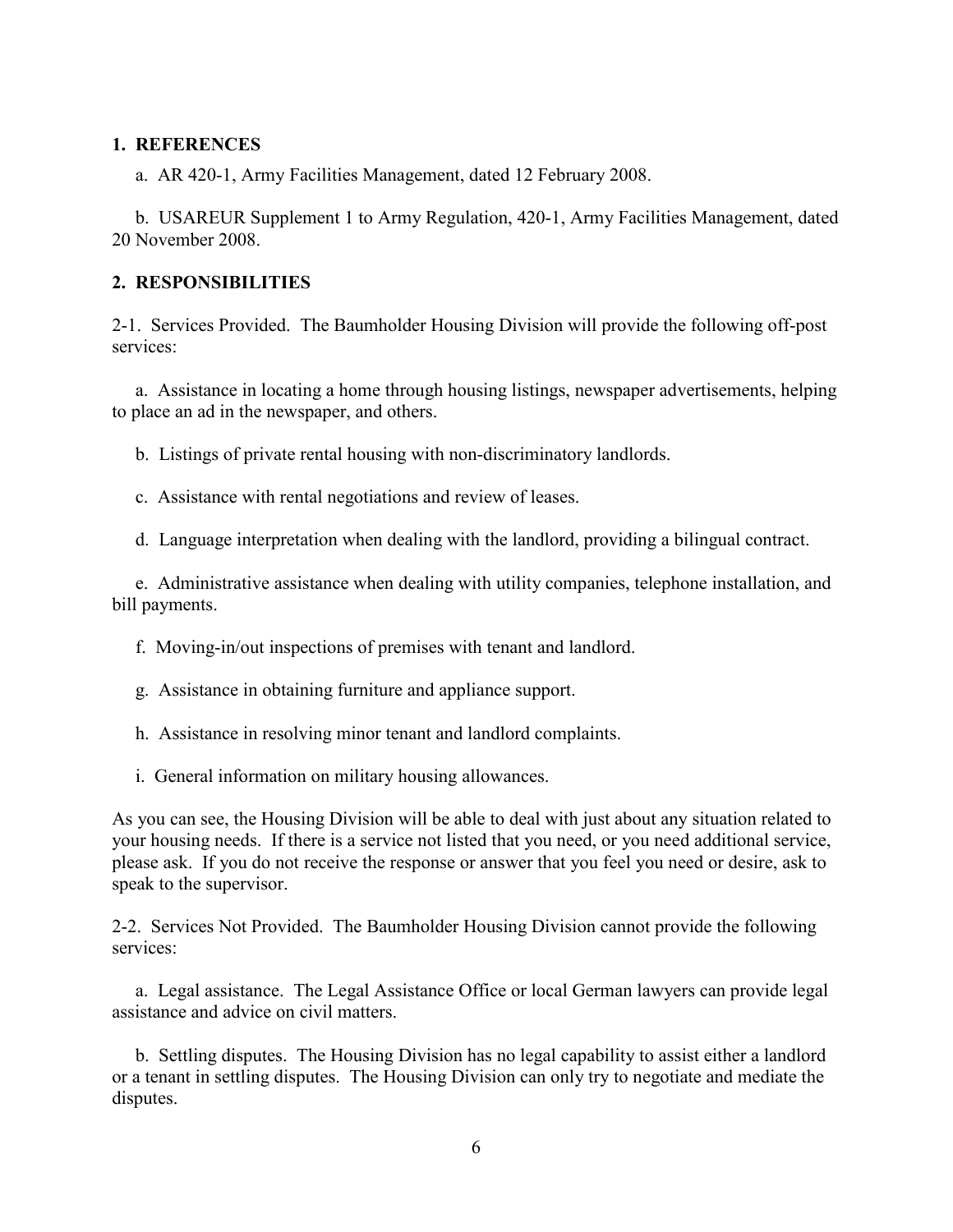c. Financial transactions. The Housing Division cannot handle money or keys to the dwelling for you or the landlord.

 d. Lease Translations. Housing can provide you with a *verbal* lease translation only. This translation is available only on appointment basis and will cover the basic requirements of the contract as well as anything peculiar to your contract.

#### **3. MILITARY PERSONNEL REQUIREMENTS**

3-1. Prior to seeking off-post quarters, Soldiers are responsible to obtain a Statement of Nonavailability (SNA) from the Housing Office.

3-2. Within two working days of arrival, all personnel eligible for Temporary Lodging Allowance (TLA) must register with the Housing Division, building 8876, Wetzel Kaserne.

 a. Personnel issued a SNA must aggressively seek private rental housing. If military personnel on TLA status turn down an adequate dwelling or fail to check with the Housing Office every three days, their TLA will be terminated IAW USAREUR Regulation 37-4. The following are *not* grounds for refusal and will be counted as turn downs:

- (1) Too far from duty station and/or community activities.
- (2) Lack of transportation (public or private).
- (3) Your furniture will not fit into the dwelling.
- (4) You request more bedrooms than required/authorized IAW AR 420-1.
- (5) Price is too high, unless it exceeds OHA entitlements.
- (6) Spouse/Family does not like dwelling or its location.

(7) Stairs in lieu of elevator (this may be waived if registered in the Exceptional Family Member Program).

(8) Not near enough to medical facilities (this may be waived if registered in the Exceptional Family Member Program).

(9) Pet(s) not allowed.

(10) Requirements by military unit of assignment.

#### **4. MILITARY PAY ENTITLEMENTS/ALLOWANCES**

4-1. Temporary Lodging Allowance (TLA). TLA is an allowance to partially defray the cost of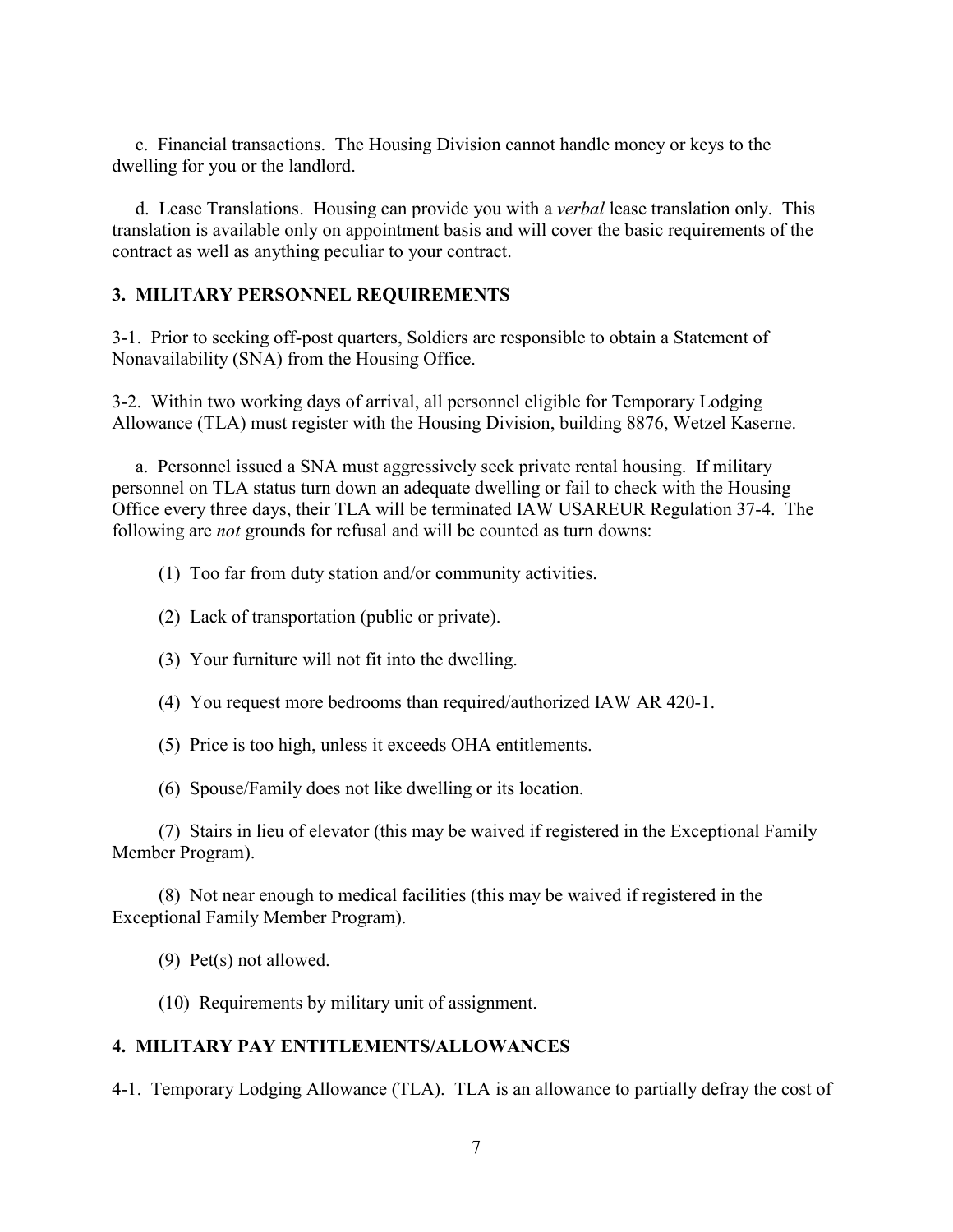living in transient type quarters during your PCS move.

 a. Incoming TLA. As long as incoming personnel are aggressively seeking housing, TLA may be authorized for up to 30/60 days.

b. Eligibility.

(1) Soldiers with command sponsored Family members and Soldiers married to another Soldier with Family members: Family members must be residing with you at your temporary lodging location. You must be authorized concurrent travel that is not to a specific private rental address.

(2) For Soldiers married to another Soldier with no Family members: Both Soldiers must reside together in temporary lodging facilities pending availability of permanent housing.

(3) Bona fide and geographical bachelors in the ranks of SFC and above. Soldiers in the rank of SSG and below will stay in Unaccompanied Personnel Housing (UPH) and will be offered TLA only when there are none available.

 (4) Exceptions to Policy. Should you need an exception to policy for payment of TLA to exceed 60 days, you must request and extension of TLA. The Housing Division has the request form and instructions on how to process your exception.

 c. Termination of TLA. A Soldier's entitlement to TLA will be terminated if any of the following apply:

(1) Assignment to government quarters (permanent or temporary) or private rental housing.

(2) Refusal of government quarters when offered.

 (3) Soldier's request to be bypassed on government quarters waiting list for personal reasons.

(4) Failure to aggressively seek private rental housing.

 d. Outgoing TLA. Soldiers and civilians are entitled to a maximum of 10 days TLA when residing in private rental. Requests for extension must be submitted in advance through the Housing Division to Finance.

4-2. Overseas Housing Allowance (OHA). OHA is paid to military members to defray costs Soldiers incur for private rental housing overseas. Maximum rental ceilings are established for each grade and location and are revised regularly based on data received on actual rent amounts and local currency fluctuation. OHA includes a rent amount which is the amount of the actual rent up to your maximum authorized, and a utilities amount. The utilities amount is based on whether or not you have dependents. It is best to put any excess allowances aside to save it for the final bill.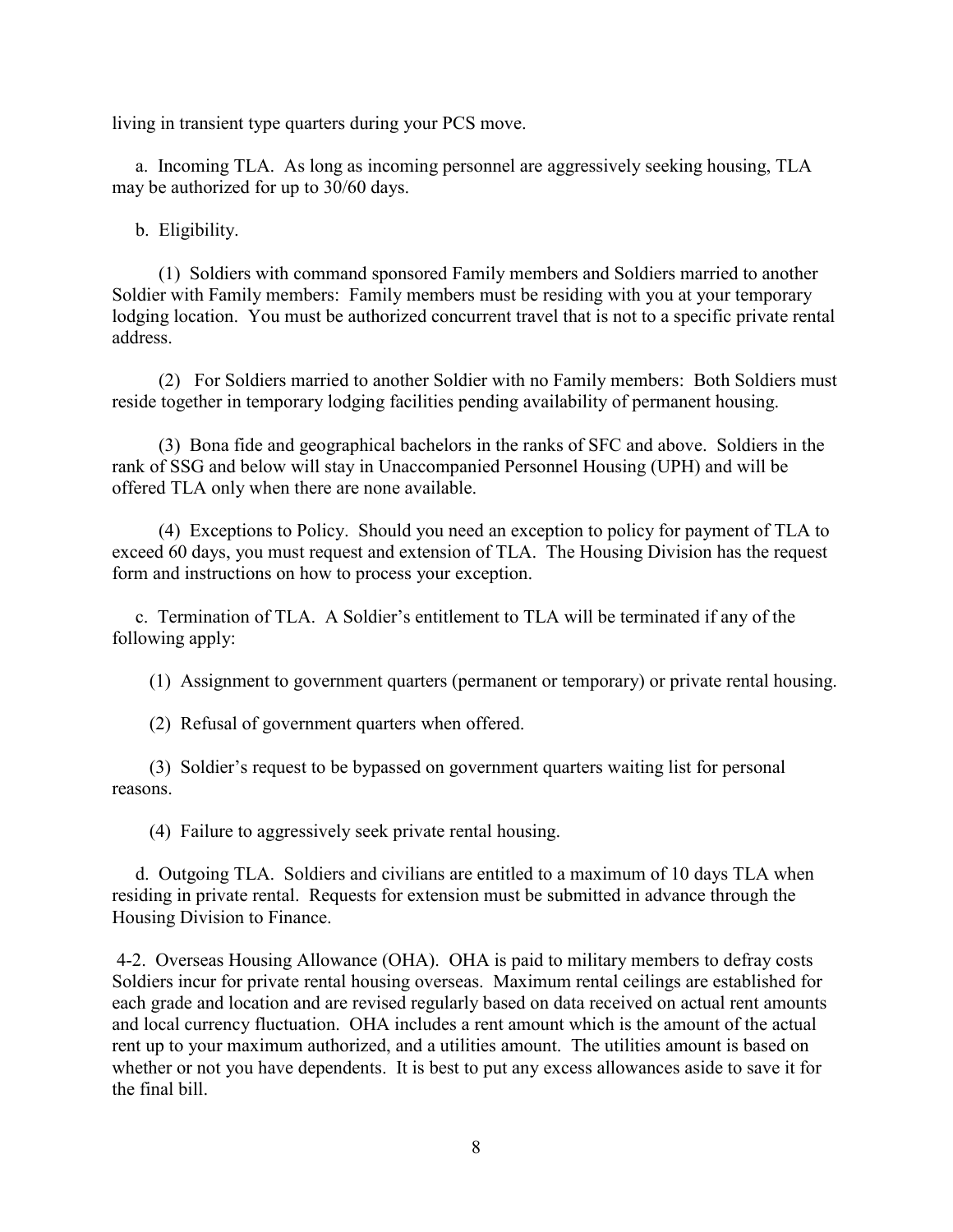a. USAREUR conducts periodic surveys to ensure that Soldiers and receiving an adequate amount of allowances for living on the economy. It is in your best interest to participate in these surveys. The surveys are normally conducted every three or four years. Keep your records current in order to have accurate data to provide when requested.

4-3. Move-in Housing Allowance (MIHA). This allowance is paid to defray the move-in costs associated with occupying privately leased quarters covered under the OHA program. To be entitled to MIHA, a Soldier must be eligible for OHA. Eligible members are entitled to MIHA for one dwelling during a tour at a permanent duty station (PDS). There is no entitlement when a local move would otherwise initiate a second or subsequent MIHA, a member executes a PCS but remains in the same dwelling place, or a member moves from government quarters to a nongovernment residence due to separation or retirement.

 a. Components of MIHA. You are not automatically entitled to MIHA. For questions and to check your entitlements, contact the Housing Division or the Finance Office.

(1) MIHA Miscellaneous. This one-time lump sum payment recognizes that items such as curtains, wardrobes, and 220-volt appliances are sometimes not provided in overseas dwellings. Each Soldier entitled to MIHA will receive a full pay in MIHA miscellaneous.

(2) MIHA Rent. These are fixed, one-time, non-refundable charges levied by the landlord or landlord's agent which the Soldier must pay before occupying a dwelling. Examples are Realtor's fees or redecoration fees. These expenses must be approved by the Housing Division in writing prior to the Soldier assuming any financial commitment. Expenditures considered unreasonable or not authorized by the Housing Division will be disallowed partially or in total. Stamped, paid receipts are required. Allowable Realtor fees will not exceed two months' rent and redecoration costs will not exceed two times the rent. MIHA Rent does not include advance rental payments, refundable deposits, and does not apply to homeowners.

(3) MIHA Security. It is allowable for Soldiers in areas determined to high-risk terrorist areas. Germany does not fall into this category.

4-4. Cost of Living Allowance (COLA). This allowance is paid to compensate Soldiers for the average difference between day-to-day living costs (excluding housing costs) at an overseas duty station as compared to average living cost in the 48 contiguous states. Check with Finance for more information on COLA.

4-5. Advance Pay Housing Allowance. Advance pay may be granted to pay advance rent, security deposits, and/or initial expenses incident to occupying economy housing. The amount to be advanced will be determined on the basis of anticipated expenses and the housing allowance rates. A sample format can be picked up at the Housing Office. A DA Form 4187 must be signed by your commander and submitted to Finance for payment.

4-6. Living Quarters Allowance (LQA) for Civilian Employees. LQA is paid if authorized by the servicing Civilian Personnel Advisory Center (CPAC). LQA covers basic rent, electricity,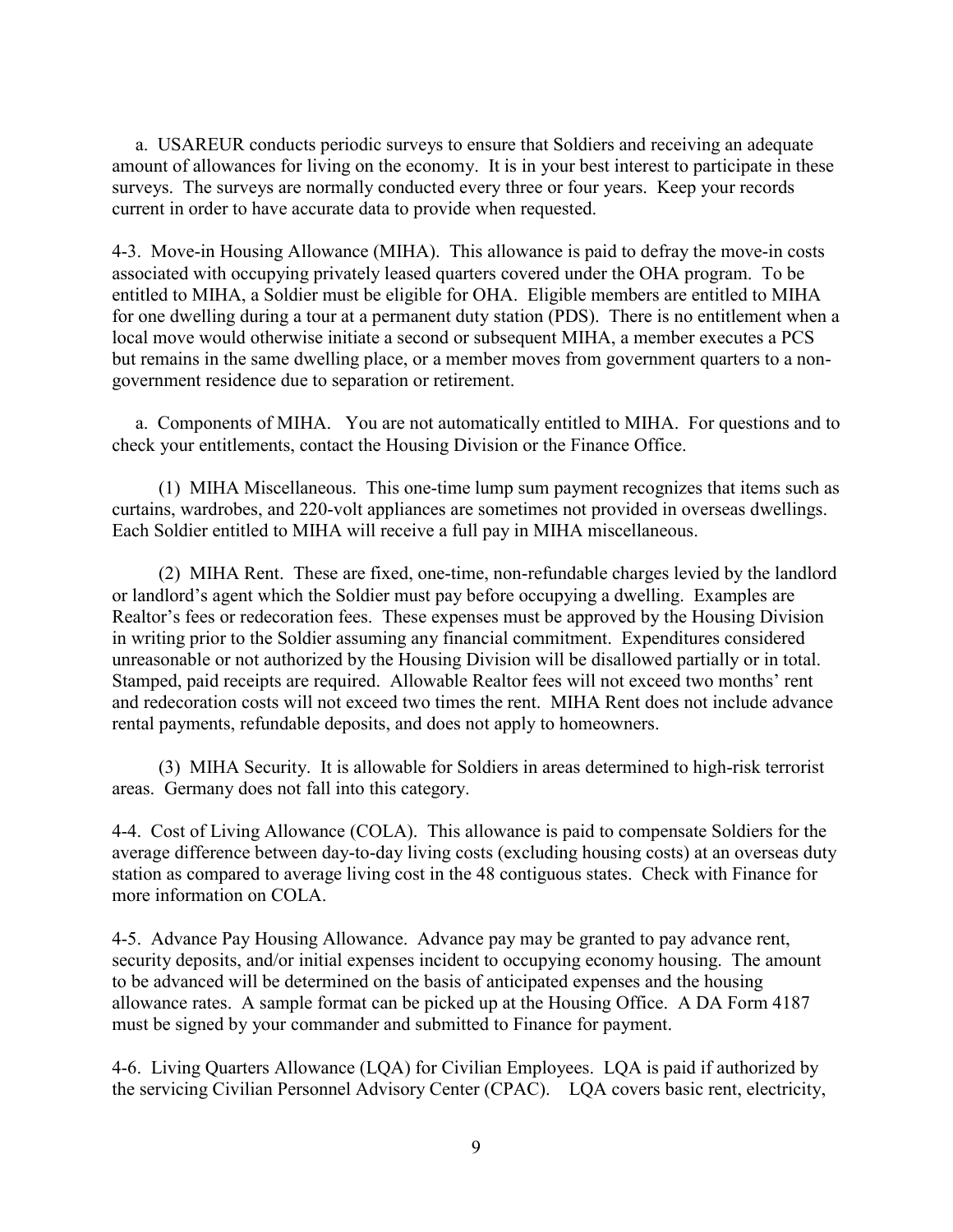fuel for heating and cooking, water, sewage, garbage, some taxes, and trash disposal. Rental of garage space or a designated parking space for one car for each employee residing in the quarters is authorized when not included in the basic rent. Insurance is not an allowable expense. Rental deposits, property deterioration, or renovation fees are not allowable even if included on a prorated monthly basis in a rental contract.

4-7. Fraud. If involved in OHA fraud, you are subject to action IAW the Uniformed Code of Military Justice (UCMJ), loss of entitlement to OHA, and in the event of overpayment you will be required to reimburse the US government. Use of OHA to pay for other than housing debts, failing to report changes in rental price resulting in overpayment of OHA, or knowingly accepting OHA in an amount greater than entitlement are example of fraud.

# **5. OFF-POST HOUSING INFORMATION**

5-1. General. Rental units in Baumholder vary from area to area. The type and size of the dwelling units will determine how much you pay. Most homes are constructed of concrete blocks covered by a cement type (stucco) masonry coating. The majority of available rental properties are apartments. Single Family homes can also be found but are few. Yards are small and garages, if available, will probably cost extra. The ceilings are usually higher than in the US and the windows are larger. The average dwelling size is smaller than most Americans are used to and usually are rented without closets. Closets and appliances can be acquired through the Customer Service Branch at the Housing Division.

5-2. Finding a home. The Homes.mil web-site at [https://www.homes.mil](https://www.homes.mil/) has a list of dwelling units in the area that are available for rent. You must contact the Housing Division prior to making any housing arrangements to ensure you are authorized to live off post.

 a. You may look on your own. If you find a dwelling on your own, get the landlord's name, address, and telephone number and give the information to the Housing Division. One of the inspectors will schedule an appointment for the inspection of the dwelling. Do not sign a rental contract before a housing representative has been contacted and an inspection of the dwelling has been conducted or approval granted. The Housing inspector can also act as your interpreter.

 b. Another avenue to find a rental property is through the use of a Realtor, similar to a real estate agent in CONUS. Do not use this service without obtaining a statement of nonavailability to do so through the Housing Division. The use of a Realtor will only be approved if the Housing Division is not able to find adequate housing for you within a reasonable timeframe. If approved, you will be reimbursed for the expenses.

5-3. School Bus Routes. Not all villages within the Baumholder area are on a scheduled school bus route. To determine if your village is, please check with Housing for a current list of villages supported.

5-4. Rental Costs. The average rental costs for unfurnished apartments with 1-3 bedrooms range from  $\text{\textsterling}300\text{-}750$  while houses and 4-bedroom apartments range from  $\text{\textsterling}800\text{-}1600$ .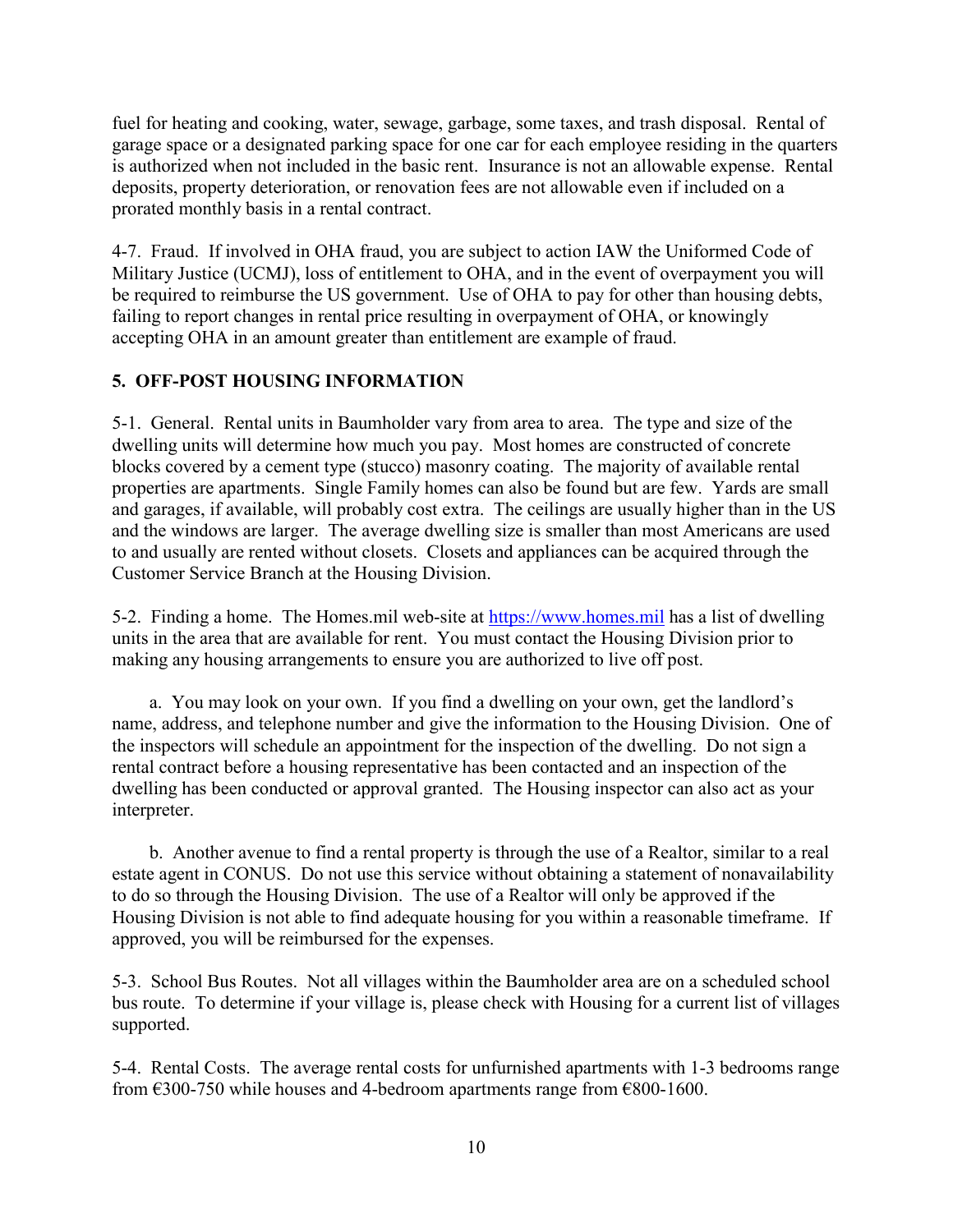5-5. Rental Contract. A rental contract is a legal binding document between you and the landlord. Special attention should be given to the section that deals with incidental costs and utilities. If these costs are charged separately, there should be a clear reference whether they are monthly flat-rate payments or estimated costs. The method of apportioning the final costs should be stated in the contract. In the case of estimated costs, the landlord must reconcile actual costs with payments made by you yearly. Actual consumption costs must be compared to monthly payments. Overpayments must be refunded to you. If usage was higher than the monthly payments, you must pay the difference. The landlord must provide the final bill within one year after the end of the calculation period in order to be able to collect the difference. Either you or your landlord may request to increase or decrease monthly payments in case of significant discrepancies between actual costs and payments.

5-6. Condition Report/Move-in Inspection. The Housing Division will assist with an inspection of your quarters. The results of the inspection of the dwelling are written into a "condition report" of the dwelling itself and everything in it. This is for your protection so that when you move out you won't be forced to pay for damages that already existed when you moved into the dwelling. Meter readings for electricity, water, gas, etc. should also be annotated on this sheet. At the end of the inspection both you and the landlord will sign this form.

5-7. Paying Your Rent. Rent may be paid directly to the landlord. However, many times tenants pay the rent to a bank account for the landlord. Whichever way your landlord requests, be sure you get a receipt, either from the landlord or from the bank. The landlord can raise the rent only once a year. The request for a rental increase must be in writing and the new price will become effective on the first day of the month following 90 days (i.e., request for increase dated 15 February will make the new rental price effective 1 June).

5-8. Security Deposits. A security deposit (Kaution) is required on most dwellings. Normally, it equates to two months' rent. The deposit is the landlord's safeguard in case you move out and leave unpaid bills or damage the dwelling unit. The landlord is required to keep your deposit in an interest bearing account. When you move out, if there are no charges due from you, your landlord will return your security deposit with interest. The majority of customers vacating economy housing have expectations of receiving security deposit refunds within 30 to 60 days as in generally customary in the United States. However, by German law, landlords have been afforded a reasonable period of time, usually up to six months, to examine possible claims against the tenant to include outstanding bills. Should there be an outstanding utility bill, the landlord has the right to withhold up to four times of the prorated utility amount from the deposit. It can take up to one full year depending on when the utility company calculates and forwards the final bill to the landlord. Considering this, do not expect your security deposit within 30 days. It is imperative that you leave a forwarding address, and preferably a bank account number with the landlord so the deposit can be settled after your departure. If there is no damage or any outstanding utility bills, the landlord must return the security deposit to you immediately following final reconciliation of all bills. The law does not permit you to offset the rental security deposit against any rent payments due. The regular rental amount must be paid in full through the last month.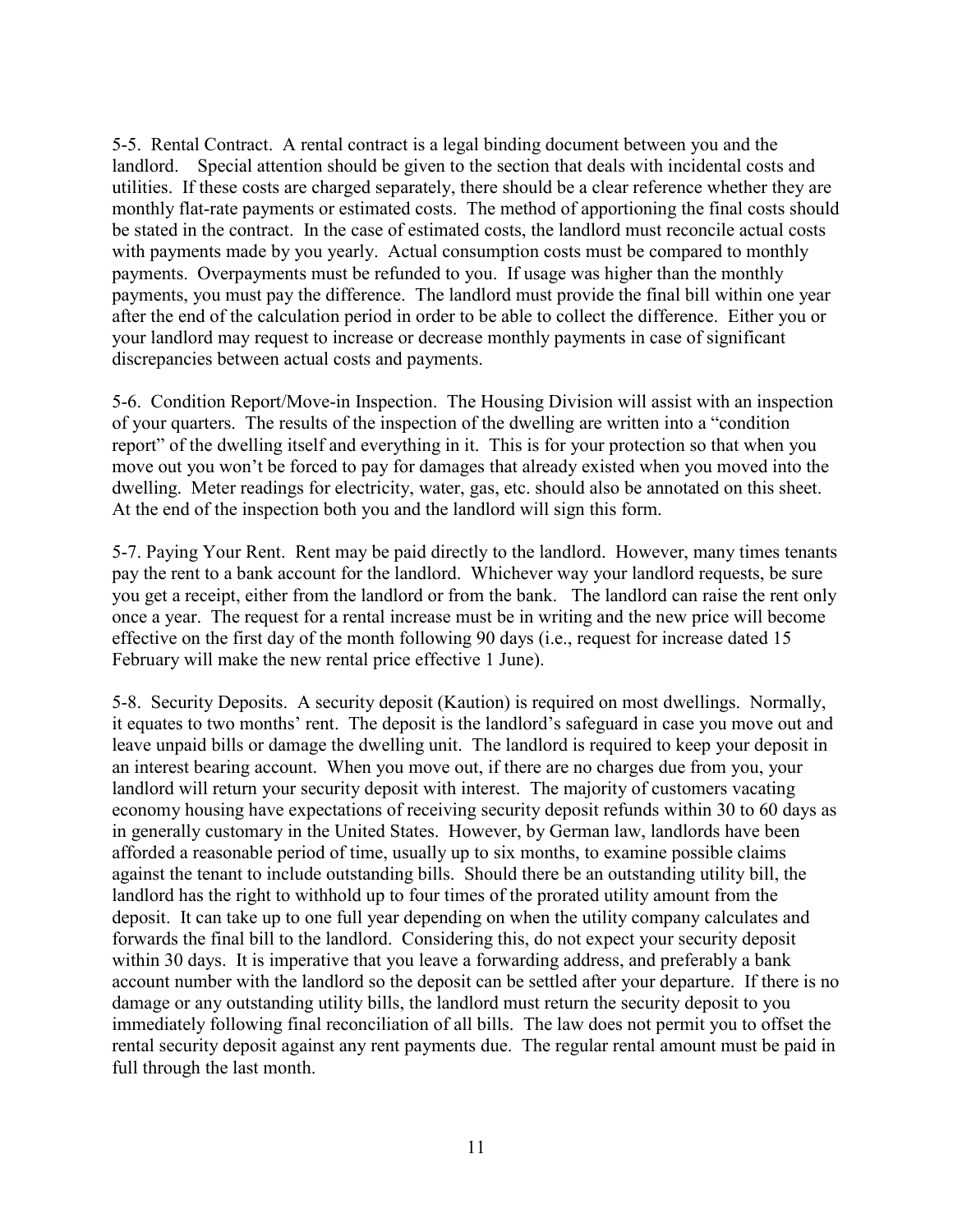5-9. Utility Costs. Utilities are averaged using a formula based on the living space of your dwelling and the number of people in your Family. The same amount is paid every month for electricity, heat, water, sewage, garbage disposal, etc. At the end of the year, a final bill is calculated and you should either receive a refund or pay an additional amount. Based on the final bill, a new monthly amount may be established for the following year. The majority of private rentals are heated by hot water radiators. Water in the radiators is heated by oil furnaces. "Central heat" means that there is a radiator in every room. A few rental units are heated by electric heat or central gas heat.

5-10. Transformers. The Germany electrical system is 220 volt. Some American electronics are supplied with dual voltage. If this is the case, you will only need an adapter. You can see the voltage by checking the power source. If the electronics are strictly 110 volt they will not work without the aid of a transformer. Transformers come in a variety of sizes. It is extremely important to know the watt rating on the appliance that you are plugging into the transformer to ensure it does not exceed that of the transformer. You should avoid plugging multiple appliances into one transformer as the total watts may exceed that of the transformer. Transformers are big energy wasters as they continue to draw power even when the connected appliance is turned off. Transformers should be turned off and unplugged when not in use. Do not plug in 110 voltage electronics with an adapter since this will damage them. Clocks and other timed devices may not properly function due to the difference in cycles.

5-11. Telephone and Internet Service. Request for telephone and internet service must be made by you directly to the local offices. Many areas in our area do not have high speed internet services that are commonly provided in the US. In addition, you pay for local calls as well as long distance calls depending on the service plan you buy.

5-12. Television. Armed Forces Network (AFN) cable can normally be received only in government housing units. However, there is an option of receiving AFN channels through the use of a decoder and satellite. Get your landlord's permission to install a satellite dish and ensure that it is installed properly.

## 5-13. Tax Relief.

 a. Soldiers and civilians living on the local economy can get tax relief on utilities through the Utility Tax Avoidance Program (UTAP). Visit the Value Added Tax (VAT) Office at building 8661 to set up an account. The UTAP is transferable to participating communities within Europe.

 b. To save on the tax from your heating oil, purchase a VAT form from the VAT office (building 8661) to present to the oil company when they deliver your heating oil to your dwelling unit.

 c. Radio and Television Tax (GEZ). The German government imposes a tax on television sets and radios. To receive exemption for these taxes, send a copy of your military ID card and a copy of your orders to the address listed on the paperwork if you receive a bill.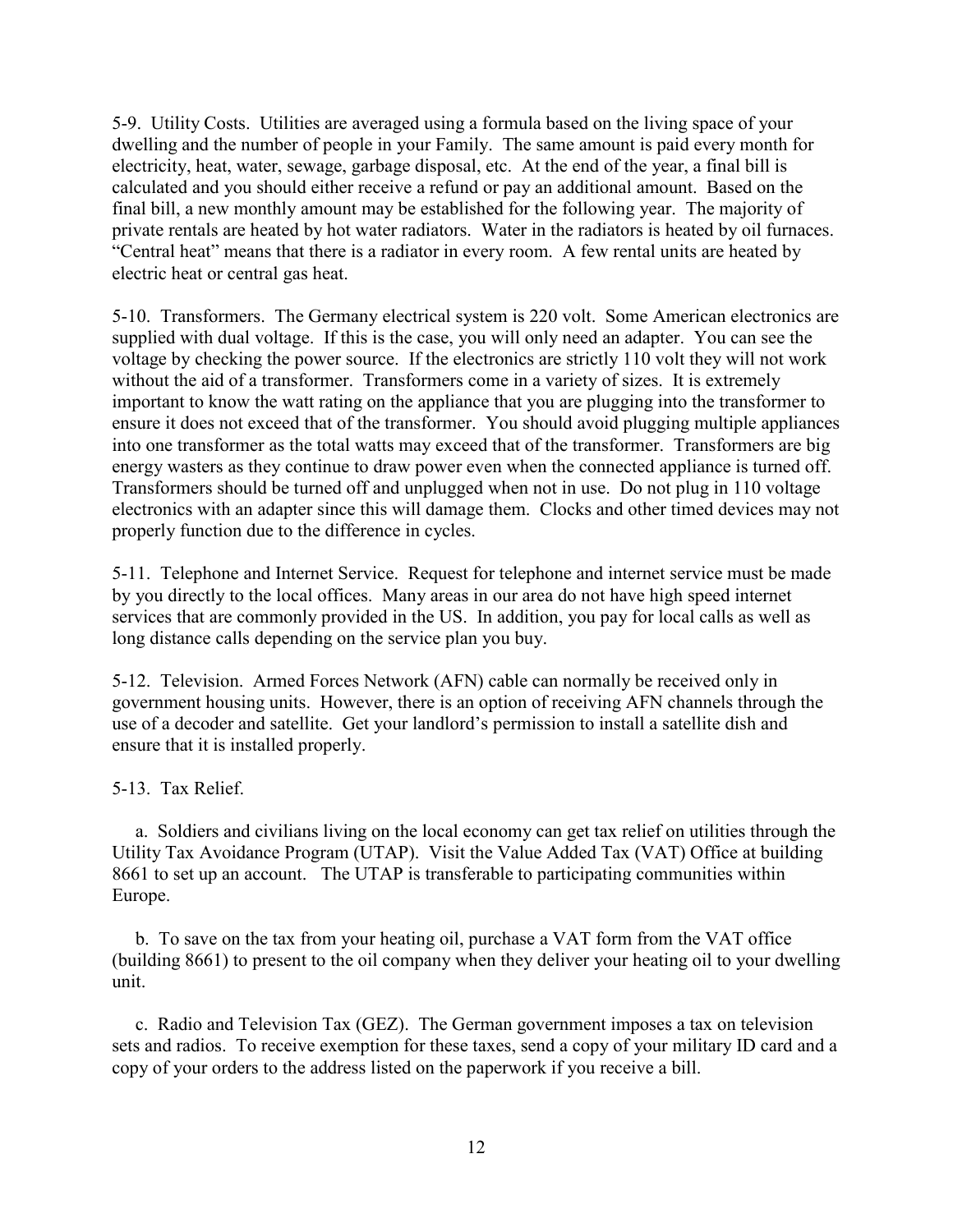5-14. Government Furniture. Command sponsored military personnel with an approved Statement of Nonavailability (SNA) to occupy economy housing and civilian employees receiving Living Quarters Allowance (LQA) are authorized to receive furniture support. Authorized furnishings include one wardrobe for each Family member plus one additional, washer, dryer, range, and refrigerator. Other furniture may be borrowed for 90 days when moving into economy quarters and for 60 days when moving out. Other personnel, to include contractors, are not authorized furnishings.

5-15. Fair Wear and Tear. Fair Wear and Tear (FWT) is defined as normal occurrence of expected wear to a component, system, or any part of an assigned housing unit as a result of wear from normal use. FWT is not determined by Family size or ages of Family members. An item that has to be repaired or replaced before its full life expectancy has been reached due to neglect or failure to correct the cause of damage or improper maintenance is considered beyond FWT. Some examples of items typically not considered FWT include fingerprints, stains, crayons, foodstuff, or decorative finishes on painted surfaces that cannot be removed through normal cleaning, performing an unprofessional paint job, scratches and gouges due to furniture being placed directly against the walls, and scratches and stains on floors, furniture, and appliances. **This is not a complete list.**

5-16. Termination Notice. This is according to your lease. Normally, a 30-day notice is required with orders, and 90 days is required without. The Housing Division can negotiate with the landlord to shorten the termination period for special circumstances. Any termination must be in writing. You must come to housing to pick up a preprinted termination notice that you will hand deliver or send by registered mail to the landlord. Terminations will be scheduled for either the  $1<sup>st</sup>$  or the  $15<sup>th</sup>$  of the month.

 a. Under normal circumstances, the landlord must give a 90-day termination notice if he/she wishes to terminate the lease. He must state specific reasons why.

 b. Either the landlord or the tenant can terminate a lease immediately because of serious insults, threats, assaults, or constant disturbances.

 c. The tenant can cancel the lease or contract immediately if the premises are unsanitary or if he cannot have full use of the rooms leased.

 d. The landlord can cancel the lease or contract without previous notice if the tenant has failed to pay his rent for two consecutive months.

5-17. Renter's Insurance. There are several types of insurance that you may purchase to protect your property and tenant rights. The Housing Division strongly recommends that you consider buying commercial insurance to protect yourself in case of fire or a major loss. A common policy for this coverage would be a renter's liability insurance that covers your personal property and damages to your rental.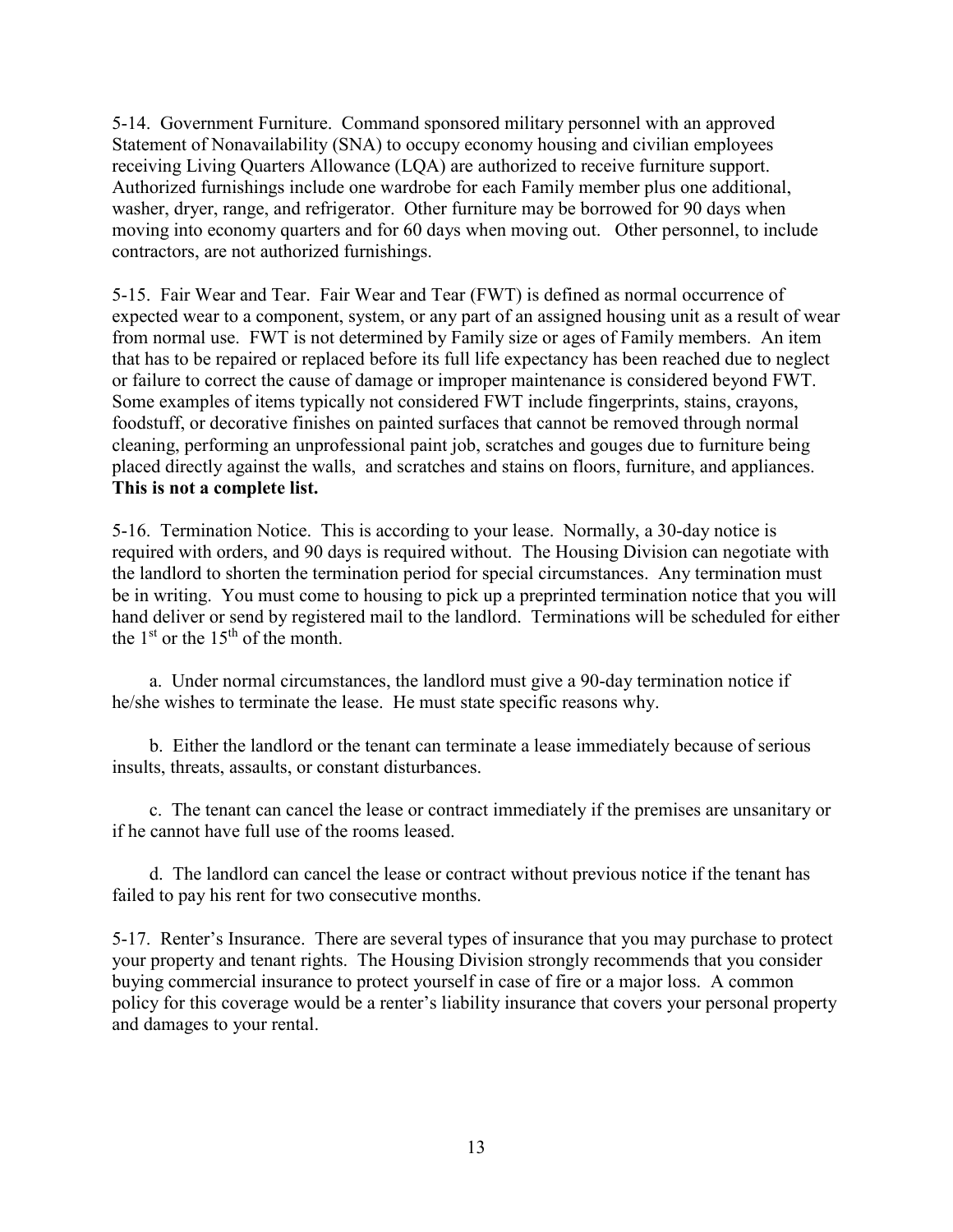## **6. LANDLORD RESPONSIBILITIES**

6-1. The landlord must perform regular maintenance and repairs to the dwelling. If not otherwise agreed upon, the landlord is also responsible for the maintenance of the dwelling at reasonable time intervals.

6-2. The landlord is obligated to provide sufficient heat and hot water in the dwelling.

6-3. When you pay utilities to the landlord, the landlord must present the meter reading or the original bills from the utility companies, if requested. If you pay estimated down payments (prorates) on utilities, the landlord is obligated to present a yearly breakdown of actual expenses at the end of the heating period.

6-4. The landlord is obligated to ensure that you can utilize the rented dwelling without disturbances or interference from any third parties. The landlord will not enter a rental unit against your will, or without your prior knowledge.

## **7. TENANT RESPONSIBILITIES**

7-1. You are responsible for ensuring that the landlord and/or utility company receives the rent and/or utility payment on time, normally the third working day of the month for the coming month. In case of absence, you must make arrangements to have the rent and utilities paid.

7-2. Let your landlord know when you have visitors for an extended period of time. Communication is key to a good tenant/landlord relationship. If your water is included in your rent or is a fixed cost, offer your landlord some compensation for the increased usage/cost to maintain a good relationship.

7-3. Be considerate of other tenants in the building and your surrounding neighbors. Keep your stereo and television volume to a minimum. Control your children and your pets. By German law, quiet hours are Monday to Saturday from 2200-0600 and all day on Sunday and German holidays. During quiet hours, there are to be no loud noises, to include stereos, lawn mowers, saws, etc, where it disturbs other residents. For particularly noisy machinery further time limits apply (0700 hours to 1300 hours and 1500 hours to 1900 hours). Remember that this is the law. Administrative fines up to  $\epsilon$ 500 can be issued for violation of the German Noise Protection Regulation.

7-4. It is your responsibility to keep the dwelling reasonably clean, to air out the premises regularly to prevent mildew, and to keep the dwelling free of insects, etc. Cleanliness is essential, particularly in the kitchen area. All trash must be disposed of on a regular basis. Grease buildup on stoves and exhaust fans can pose a serious fire hazard.

7-5. You are obligated to avoid damages to the dwelling. Any damages caused by you, your Family, or your guests must be paid for by you. You are obligated to repair damages, if possible, or have them repaired at your own expense. You will inform the landlord immediately of any damages to gas, water, or electrical lines.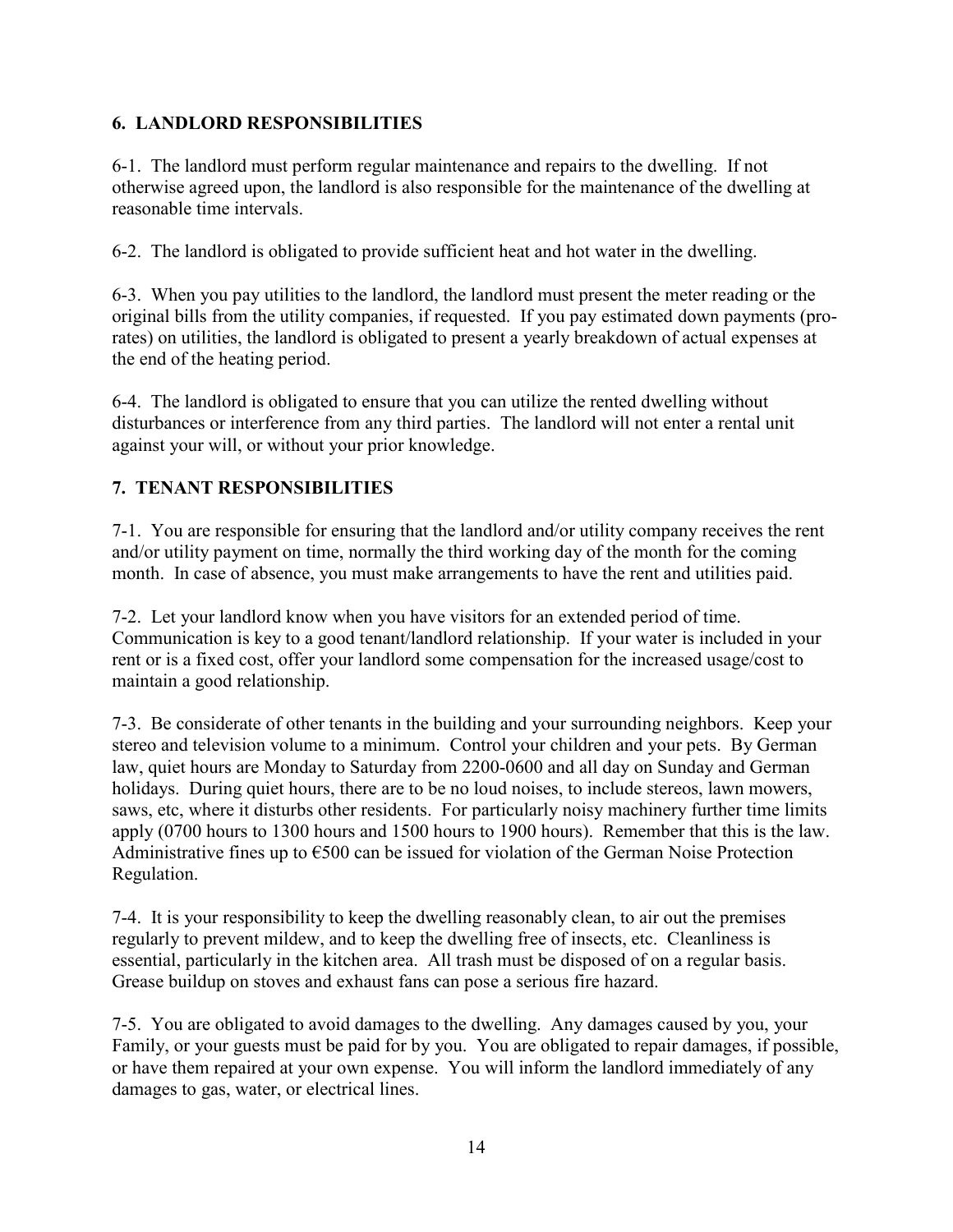7-6. Clear with the landlord before obtaining pets. Get written permission.

7-7. Submit maintenance requirements (plumbing leaks, heating problems, etc.) to your landlord in writing and keep a copy for your records. Approach your landlord with an attitude of cooperation when identifying maintenance concerns. If you do not receive corrective action in a reasonable time, contact the Housing Division with the documentation.

7-8. If you intend to do some minor changes to your rental, i.e. painting, installing screens, etc., request authorization in writing; otherwise, you may have to restore the unit to its original condition at the end of the lease. Having the proper documentation will make your final walkthru with your landlord easier. In case of major renovations by the landlord, the landlord must notify you and seek approval to perform the renovation. During the renovation, rent may be reduced; however, if the renovation results in improved rental quality, the landlord may increase the rent.

7-9. Inform your landlord if your dwelling will be vacant for an extended period due to deployment, TDY, or leave. Provide them with a name and phone number of your POC in case there is an emergency. If you are gone during the winter months, ensure the dwelling is sufficiently heated to avoid freezing of the pipes, and consider allowing your landlord to check your apartment for heating or water problems.

## **8. LANDLORD RIGHTS**

8-1. If stated in the contract, the landlord has the right to periodically check the condition of the dwelling and after a termination notice has been given, to show the unit to interested applicants. In both cases, the landlord must notify you in advance, and you must be present to escort the landlord and prospective tenant through the dwelling.

8-2. The landlord has the right to prohibit pets in the dwelling. This does not include birds in cages or fish. Some German language contracts state that the tenant must obtain the landlord's permission prior to having a pet.

8-3. The landlord has the privilege of choosing the size of the Family he is willing to accommodate.

8-4. The landlord has the right to demand a security deposit to cover damages and/or expenses.

## **9. TENANT RIGHTS**

9-1. You have the right to live in your dwelling undisturbed and without interference on the part of the landlord, as long as you comply with your responsibilities and do not infringe upon the rights of others.

9-2. You have the right to receive visitors in your dwelling to include overnight stays, as long as this does not occur habitually or cause the impression that somebody is actually living there for a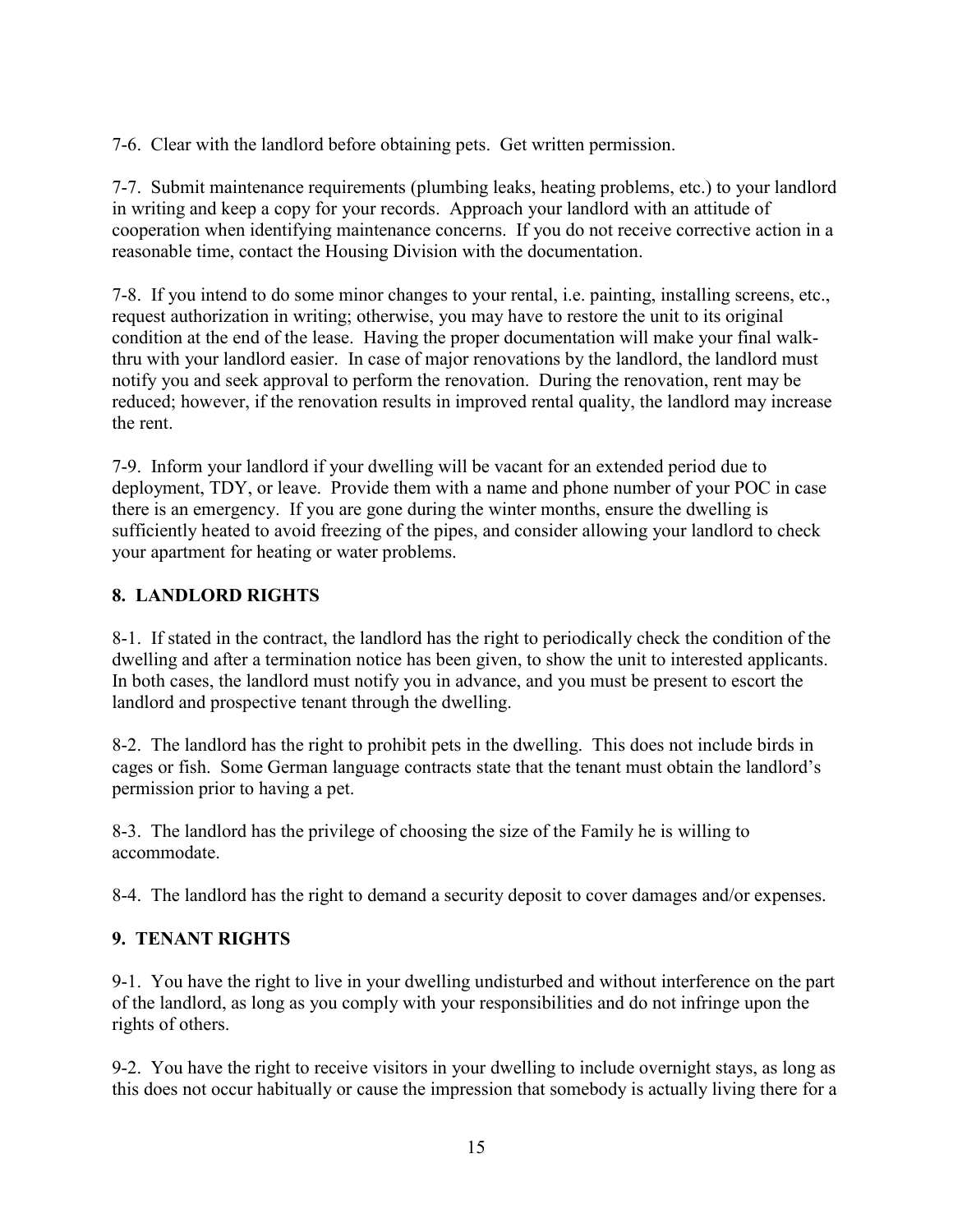longer period of time. Lengthy stays of individuals or groups are not permitted.

9-3. You have the right to review all bills presented by the landlord. In cases of doubt, you have the right to demand presentation of original bills (i.e., utility bills) and explanation of these bills.

9-4. You have the right to expect and demand proper maintenance of the dwelling on the part of the landlord, to include delivery of heat, hot water, necessary repairs, etc., unless this right is expressly renounced in the rental contract.

9-5. You have the right to refuse the landlord entry to his/her dwelling if you have not been previously notified.

9-6. You have the right to terminate your rental contract without further notice if the premises constitute a proven health hazard.

## **10. ENVIRONMENTAL RESPONSIBILITIES**

10-1. Recycling. In 1993, Germany made recycling mandatory for all residents including US Forces. As American ambassadors and good neighbors, we all need to do our part to make this a successful program. Listed here are some of your recycling responsibilities. General requirements are given below. Burning leaves or any trash is forbidden. It is your responsibility to safely discard items that would have an effect on our environment. Recycling processes vary from community to community. Please check with your landlord or the Housing Office if you have any questions.

 a. Glass. All glass food and beverage containers and other glassware must be recycled. Do not place porcelain and ceramic items or light bulbs into the containers. The glass collection bins are not to be used for items such as windshields and mirrors. Do not set oversized glass items or plate glass outside the glass collection containers. This becomes safety concern for all children. Remove corks and lids before placing them in the glass domes. It is not necessary to remove labels.

 b. Paper. Separately collected paper can be recycled into new paper and is therefore a contribution to conserving natural resources like water and wool. Newspapers, magazines, heavy cardboard, wrapping paper, gift wrap (no foil), books, envelopes, food packing materials out of paper or cardboard with and without the green dot should be placed in the paper recycling container. Put only clean paper into the paper container. Compound materials like beverage cartons do not belong in the paper container but have to be put into the yellow bag. Wall paper does not go into the paper container—it belongs in the residual waste container.

 c. Yellow Bag. The items to be placed in the yellow bags include plastic bags, plastic bottles, yogurt or margarine containers, etc., foamed packing material, Styrofoam, food cans, beverage cans, aluminum foil or lids and compound materials such as juice and milk cartons and materials for vacuum packing.

d. Residual Waste. All non-recyclable, non-hazardous waste goes into the residual waste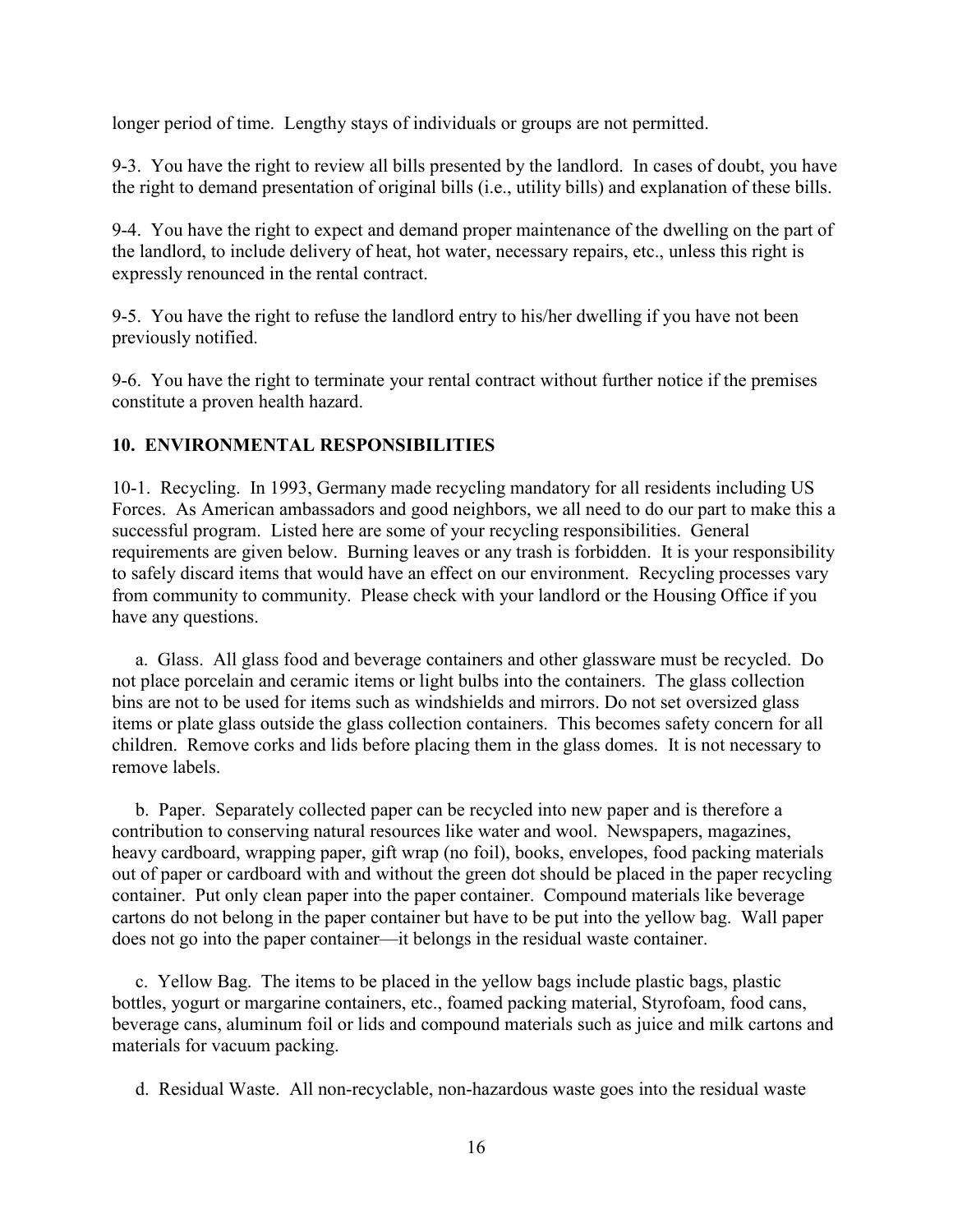container including cigarette butts, sanitary items, used wall paper, coal or pressed coal ashes, street sweepings, vacuum cleaner bags, light bulbs, diapers, etc. The lid of the container must be closed and additional trash bags lying beside the container will not be picked up.

 e. Bio Container. The items to be placed in the bio container include garden waste such as leaves, lawn clippings, herbage, dead plants, kitchen waste such as vegetable and fruit scraps, coffee and tea bags, egg shells, paper towels, bread, banana and citrus peels, and food leftovers except meat or fish. Other organic waste that may be placed inside are potted plants, nut shells, paper tissues, ashes in small amounts, feathers, newspaper or wrapped up food leftovers to absorb moisture, etc. When using the bio container note the following to avoid unpleasant surprises:

- (1) Put only compostable material into the bio container
- (2) Place the bio container into a shady location
- (3) Wrap moist material in newspaper
- (4) Use regular newspaper only
- (5) Let the bio container dry off well after collection

 f. Collection of Bulk Items. This collection is for all items that are too bulky to fit into the container for residual waste such as furniture, rugs, big toys, lawn furniture, suitcases, etc. Bulk items are collected twice a year. On the day of collection put your items outside next to the road ready for pick-up at 0600. If you notice strange people looking at your bulk items don't be overly concerned. The practice is called "Junking" and people drive around looking for items they could use.

g. To check the schedule for your area, go to the following website:

http://www.egb-bir.de/sites/abfallberatung.htm . Once there, select your area then your town for a calendar with pick up dates and information on recycling procedures.

#### **11. ENERGY CONSERVATION TIPS**

11-1. Utility costs are high in the US, but they are even higher in Europe. The following tips will help you to conserve energy and keep more of the money in your pocket. The list below are easy things you can do to conserve energy and save money.

 a. Turn off lights, unplug transformers, and unplug appliances when not in use. These items waste electricity even when not in use. Simple things such as cell phone chargers that remain plugged in even when not charging will use electricity.

 b. Take short showers. Electric flash heaters and oil-fired hot water heaters are costly to replace.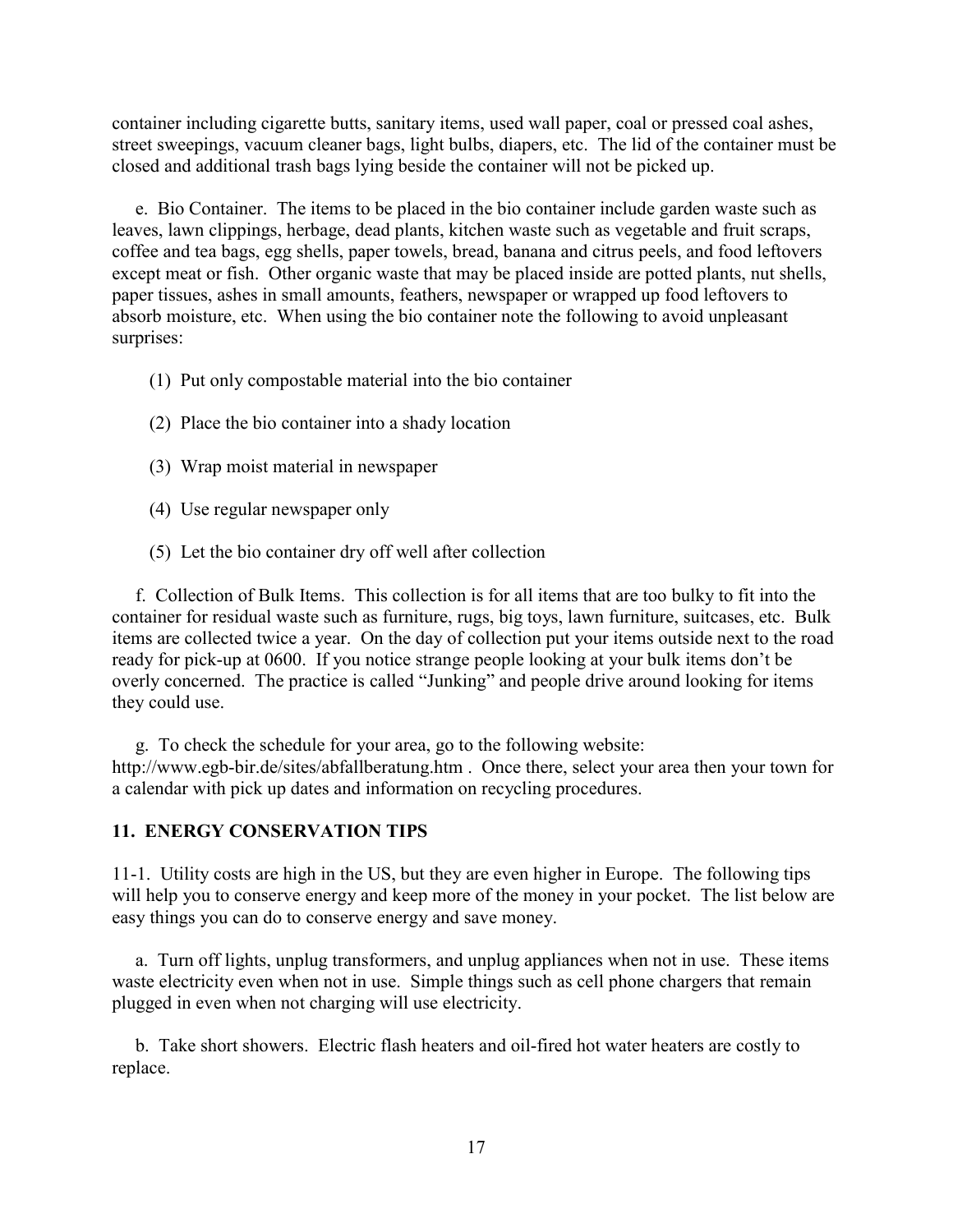c. If you use a dishwasher, wash only full loads and do them later in the evening when the night rate is in effect.

d. Wash and dry clothes as above, for the same reason.

 e. Lower rolladens (window blinds) when away from home and at night. This will keep your home cooler in the summer and help insulate it in the winter.

 f. In the winter, keep your thermostat/radiators as low as possible. In cold weather, the radiators should be set on the snowflake setting to prevent the water from freezing in the pipes.

g. Turn down radiators in rooms that are infrequently used or are not used at all.

 h. Do not use electric space heaters. They consume a tremendous amount of electricity. In addition, the overload may cause serious damage to the electrical wiring system in your living quarters.

## **12. PREVENTION OF MOLD AND MILDEW.**

During the 1980's residential windows were upgraded to double-paned windows. While this is great for energy efficiency, it poses new challenges in fighting mold and mildew. Residents must ventilate daily. If a cross draft is created for 10 minutes once in the morning and once in the evening and after each shower, mold and mildew should not be a problem. If mold and mildew manage to develop anyway, open windows wide to dry the area, then scrub the mold spots with a solution of 1/3 cup of household detergent, 1/2 cup of chlorine bleach and 4 cups of warm water, rinse and then wipe dry. In the cases of mold on painted surfaces, allow this solution to soak in. Then scrub lightly, rinse and wipe dry. In bathrooms without windows, make sure that the ventilation shaft is open and do not close the bathroom door following showers and baths. The bathroom will benefit while cross-ventilating other parts of the dwelling. If mold and mildew is beyond a resident's capability to fight, contact the landlord and the Housing Office.

## **13. CARE OF APPLIANCES.**

13-1. Dishwasher. Before using your dishwasher pour 1 liter water into the salt container. Do not worry if water over flows from the unit when filling with salt, this is quite normal. Remove any trace of salt on the screw thread or on the gasket. Only use salt specifically designed for dishwashers. Rinse aid is automatically added during the last rinse. The dispenser, which is positioned inside the door, holds about 110 ml of rinse aid, which is sufficient for 16-40 cycles, depending upon the dosage setting. Check that the baskets have been loaded correctly and that the spray arms can rotate freely

13-2. Dryer. Excessive lint buildup is a fire hazard. Clean your lint filter after every cycle. At least twice a year remove the dryer hose from the dryer and remove the lint from the hose. Condensing Dryer: Condensed water is collected to water container. The water container needs to be emptied after every use. Not doing this may result in improper drying performance.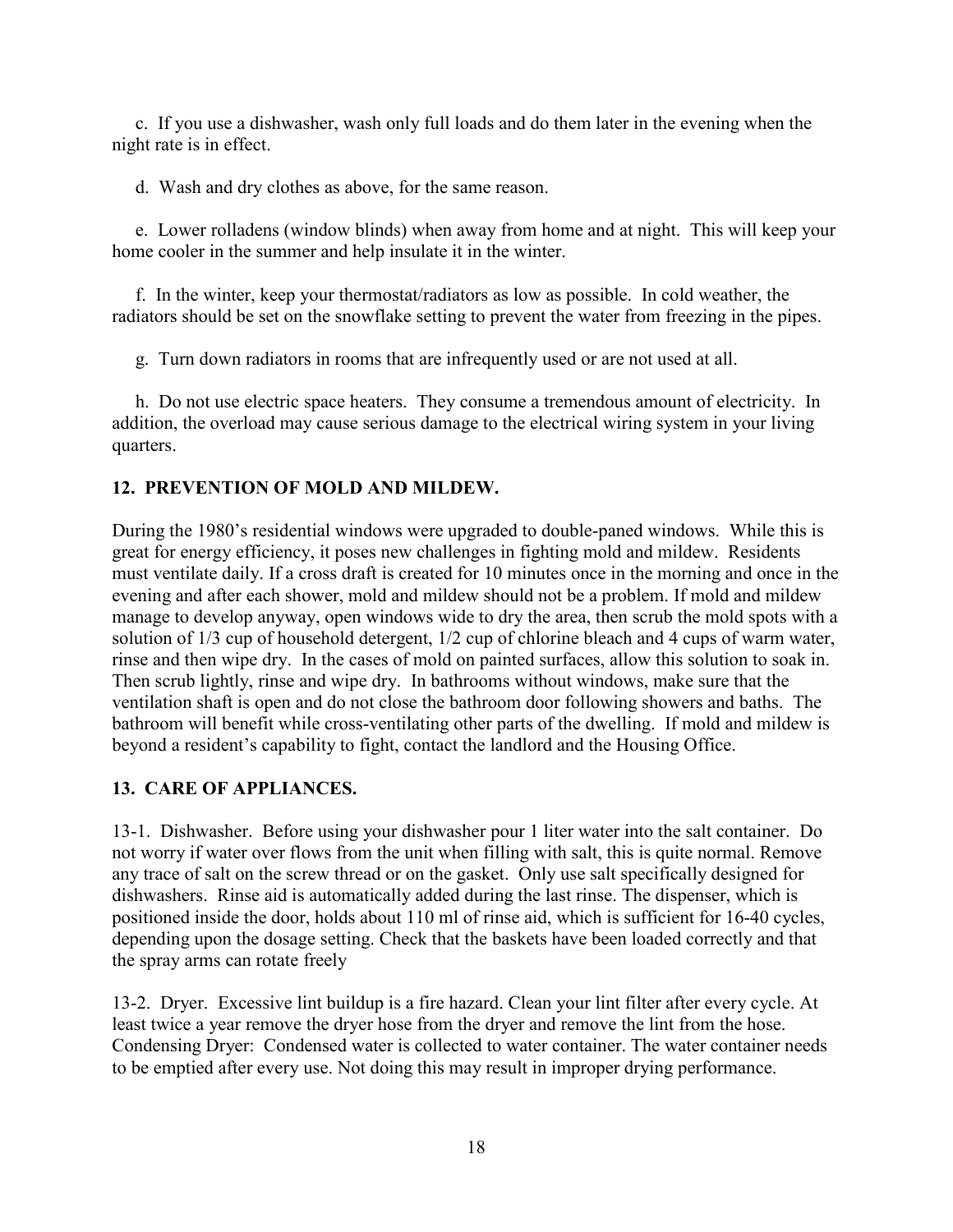13-3. Ceramic Stove Top. It is usually enough to wipe the stove top before and after use with a wet and then a dry cloth. Wiping it before use will remove dust and after will protect it and prevent damage. Dried stains can be cleaned with standard cleaning agents. Apply the concentrated cleaning agent on the **cold** stain; let it work and then wipe with wet cloth. When applied on a hot surface, the cleaning agent may damage the ceramic glass top. Remove the dried and burnt stains with a scraper. Only reliable cleaning agents, especially designed for cleaning ceramic glass surfaces may be used. Any other cleaning agents may damage the surface. These cleaning items can be bought at the commissary.

13-4. Maintenance. If there is a problem with your government issued appliances, contact the DPW Service Order Desk at 0678366133 or DSN 485-6133 to submit a work order.

## **14. EQUAL OPPORTUNITY IN OFF-POST HOUSING PROGRAM**

14-1. It is imperative that you submit a written complaint to the Housing Division if you feel you have been discriminated against because of race, color, religion, sex, national origin, age, or handicap. Housing will then fully investigate for validity and complete documentation. However, complainants should consider that the fair housing provision of the Civil Rights Act of 1866 and 1968 are not applicable outside the United States. The intent of the EEOPH Program, however, will be carried out to the extent possible within the laws and customs of Germany. If your alleged violation has been validated, the landlord/agent will be placed on the restrictive sanction list by the Garrison Commander. It is prohibited for US personnel to rent any property owned, operated, controlled, or managed by such a landlord IAW AR 420-1. If disregarding the restriction, US personnel will not be eligible for any rent-related allowances.

## **15. PRIVATE RENTAL QUARTERS AND DEPLOYMENT**

15-1. The Housing Division is the point of contact for any housing related issues regarding deployment. Soldiers who reside off post in private rental housing have the following options:

a. Retain their private rental housing.

(1) Soldiers will continue to collect OHA.

(2) If all Family members will be away, Soldiers must notify their landlord of their extended absence. If you are gone during the winter months, ensure the dwelling is sufficiently heated to avoid freezing of the pipes.

(3) Provide the name, duty address, and contact number of a person who will be responsible for the care and upkeep of the quarters to the landlord and the Housing Division.

b. Move out of private rental housing (prior to or during deployment).

(1) Written notice must be given to the landlord as specified in the lease agreement. Lease requirements for cleaning, damages, and renovation fees must be fulfilled.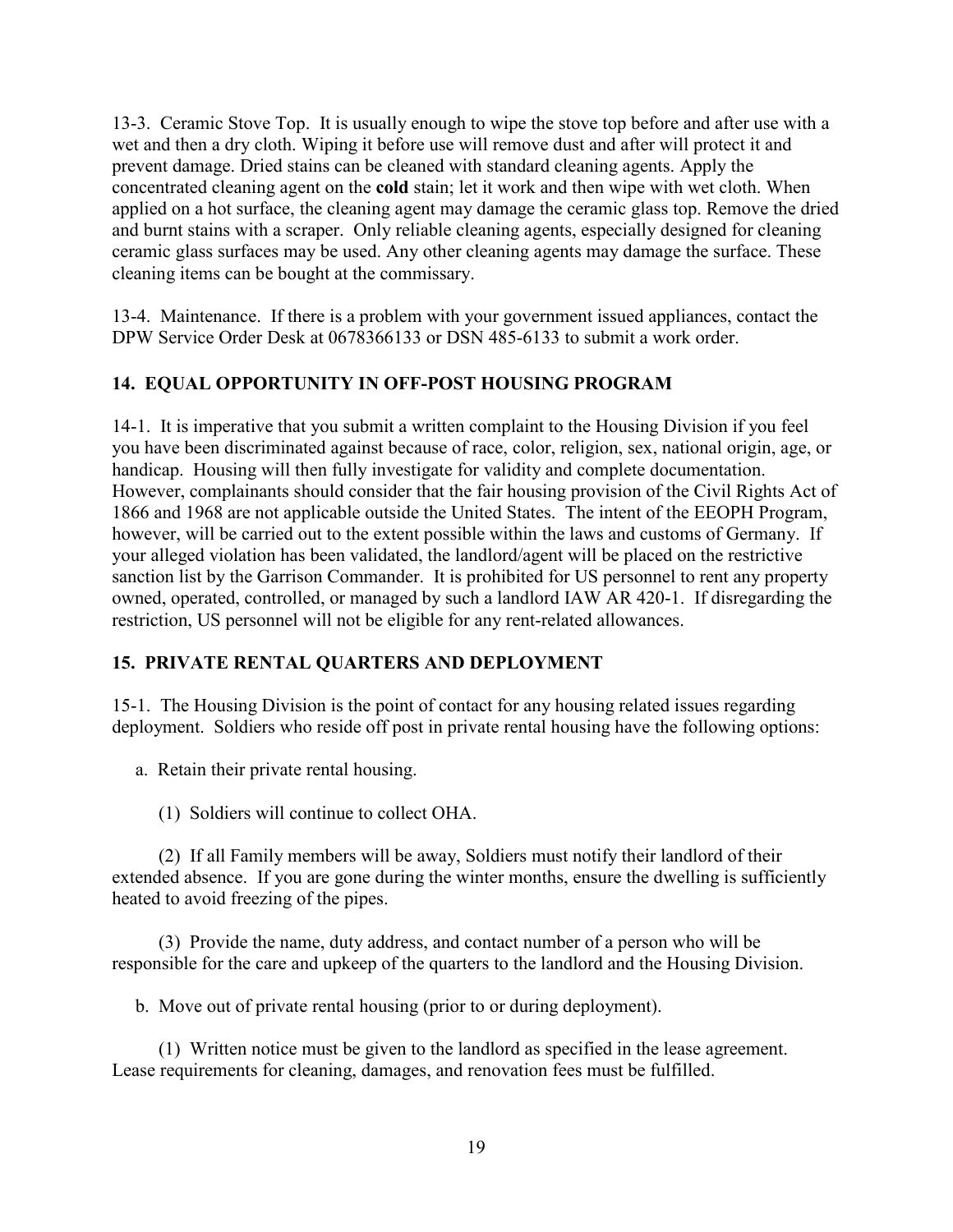(2) Movement and storage of household goods during deployment will be at government expense. Subsequent move into new quarters upon return from deployment will also be at government expense.

#### **16. CLEARING YOUR QUARTERS.**

16-1. Clearing Your Off Post Quarters. In order to clear off post quarters, you must ensure that all payments have been made to the landlord and any utilities balances have been settled.

 (1) Report to the Housing Office to obtain a termination notice to provide to your landlord. You need to give the notice to them in writing at least 30 days prior to the date you want to terminate.

 (2) Contact the utility companies to determine your final payment. Bring a copy of the receipt showing payment to the Housing Division. If you are due a refund, bring a copy of that document to show no outstanding balance.

 (3) Schedule a check out inspection with the landlord. If you think there will be problems or if you want assistance, request a Housing Division inspector to assist you during your checkout. Have the landlord sign the clearance statement that indicates that all bills were paid, keys were returned, and quarters were vacated in good condition.

 (4) Once this documentation is returned to the Housing Division, you will be cleared from the off post residence.